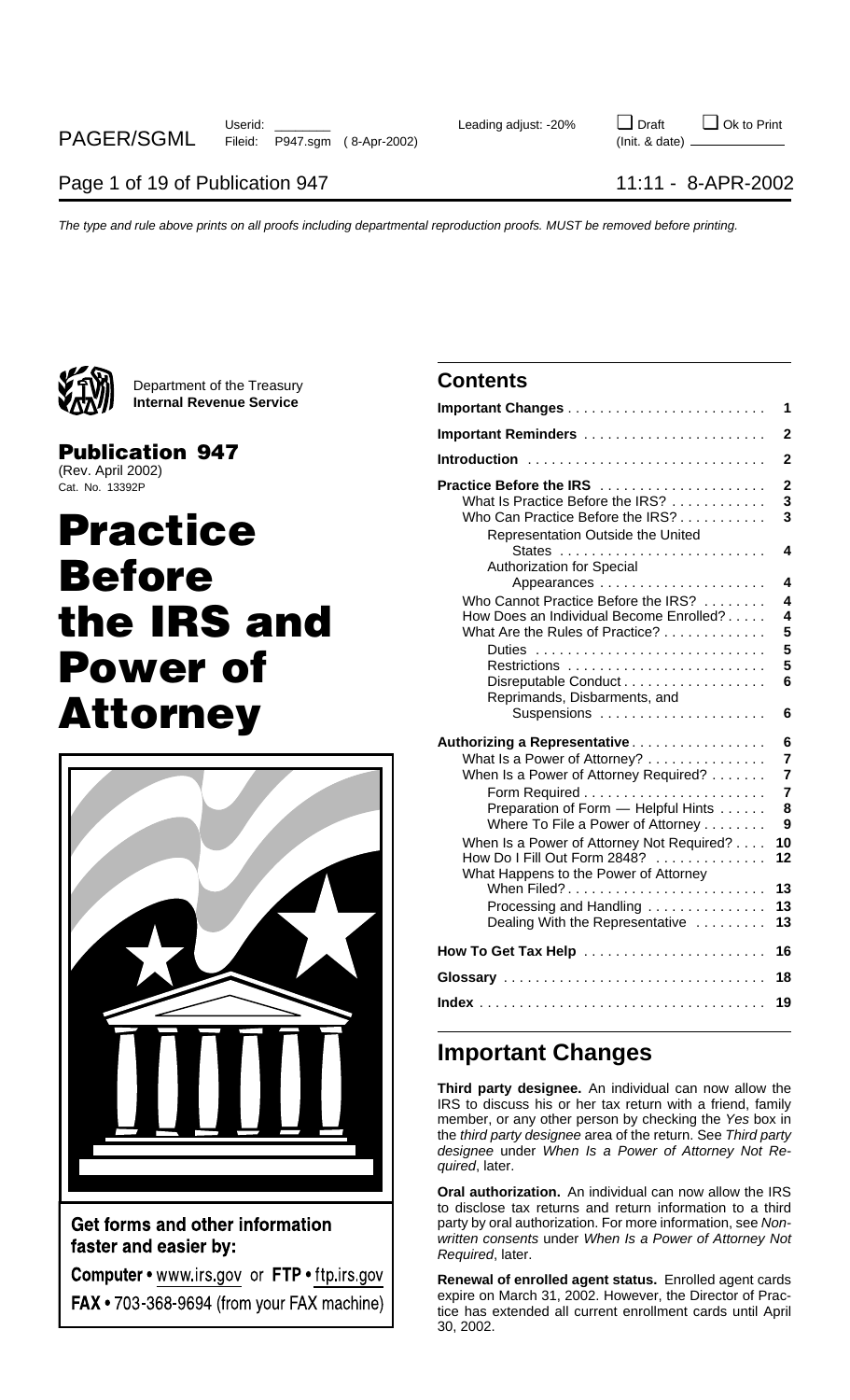**Practitioners' hotline.** The new Practitioner Priority Ser- **Comments and suggestions.** We welcome your comvice ® is a nationwide, toll-free hotline that provides profes- ments about this publication and your suggestions for sional support to practitioners with account-related future editions. questions. This service is available weekdays from 7:30 You can e-mail us while visiting our web site at a.m. to 5:30 p.m. local time. The toll-free number for this www.irs.gov.<br>service is 1-866-860-4259. You can write to

## **Important Reminders** Technical Publications Branch **Important Reminders** W:CAR:MP:FP:P

**Confidentiality privilege expanded.** The confidentiality **and the confidentiality** protection for communications between a taxpayer and an **Washington**, DC 20224 attorney (privileged communications) has been expanded to apply to communications involving tax advice between a<br>taxpayer and any federally authorized tax practitioner. For<br>more information, see Confidentiality privilege under What<br>Are the Rules of Practice, later.

**Form 8821.** Form 8821, Tax Information Authorization, **Useful Items** can only be used to authorize disclosure of tax information You may want to see:<br>to a third party. See When Is a Power of Attorney Not Required, later. To appoint a representative, use Form **Publication** 2848, Power of Attorney and Declaration of Representa- ❏ **<sup>1</sup>** Your Rights as a Taxpayer tive.

**Non-IRS powers of attorney.** A general, durable, or lim- **Form (and Instructions)** ited power of attorney will be accepted by the IRS if it<br>satisfies the same requirements stated in Form 2848. If the<br>non-IRS power of attorney does not contain all the required<br>Representative<br>Representative information, the attorney-in-fact (the representative) ap- ❏ **8821** Tax Information Authorization pointed by the non-IRS power of attorney may be able to add the missing information by attaching a Form 2848. See Non-IRS powers of attorney under When Is a Power of **Ordering publications and forms.** See How To Get Tax

Facsimile copies. The IRS will accept a power of attorney that is submitted by facsimile transmission (fax) if the

## **Introduction (see Glossary):**

This publication discusses who can represent a taxpayer before the IRS and what forms or documents are used to Enrolled agent authorize a person to represent a taxpayer. Usually, attor-<br>neys, certified public accountants (CPAs), enrolled agents, Practitioner and enrolled actuaries can represent taxpayers before the Recognized representative IRS. Under special circumstances, other individuals, including unenrolled return preparers, can represent taxpayers before the IRS. For details regarding taxpayer The **Director of Practice** is responsible for administering<br>representation, see *Who Can Practice Before the IRS* and enforcing the regulations governing practice before representation, see Who Can Practice Before the IRS, later. This publication also contains a **Glossary** that de- the IRS. These regulations are published in pamphlet form

Fines certain professional titles as well as various terms.<br>
Also covered is the use of Form 8821 to authorize an<br>
individual or certain entities to receive and inspect a<br>
taxpayer's confidential tax information. See Discl

**Definitions.** Many of the terms used in this publication, and Appraisers before the Internal Revenue Service visit such as enrolled agent and practitioner are defined in the the IRS web site at **www.irs.gov**. Select Tax Professionals Glossary at the back of this publication. The and then Enrolled Agents.

Internal Revenue Service

- 
- 

Attorney Required, later.<br>
Attorney Required, later.<br>  $\begin{array}{c}\n\text{detting publications and forms.} \\
\text{detting publications and forms.}\n\end{array}$ 

## appropriate IRS office is equipped to receive it. **Practice Before the IRS**

## **Terms you may need to know**

Public Accountants, Enrolled Agents, Enrolled Actuaries,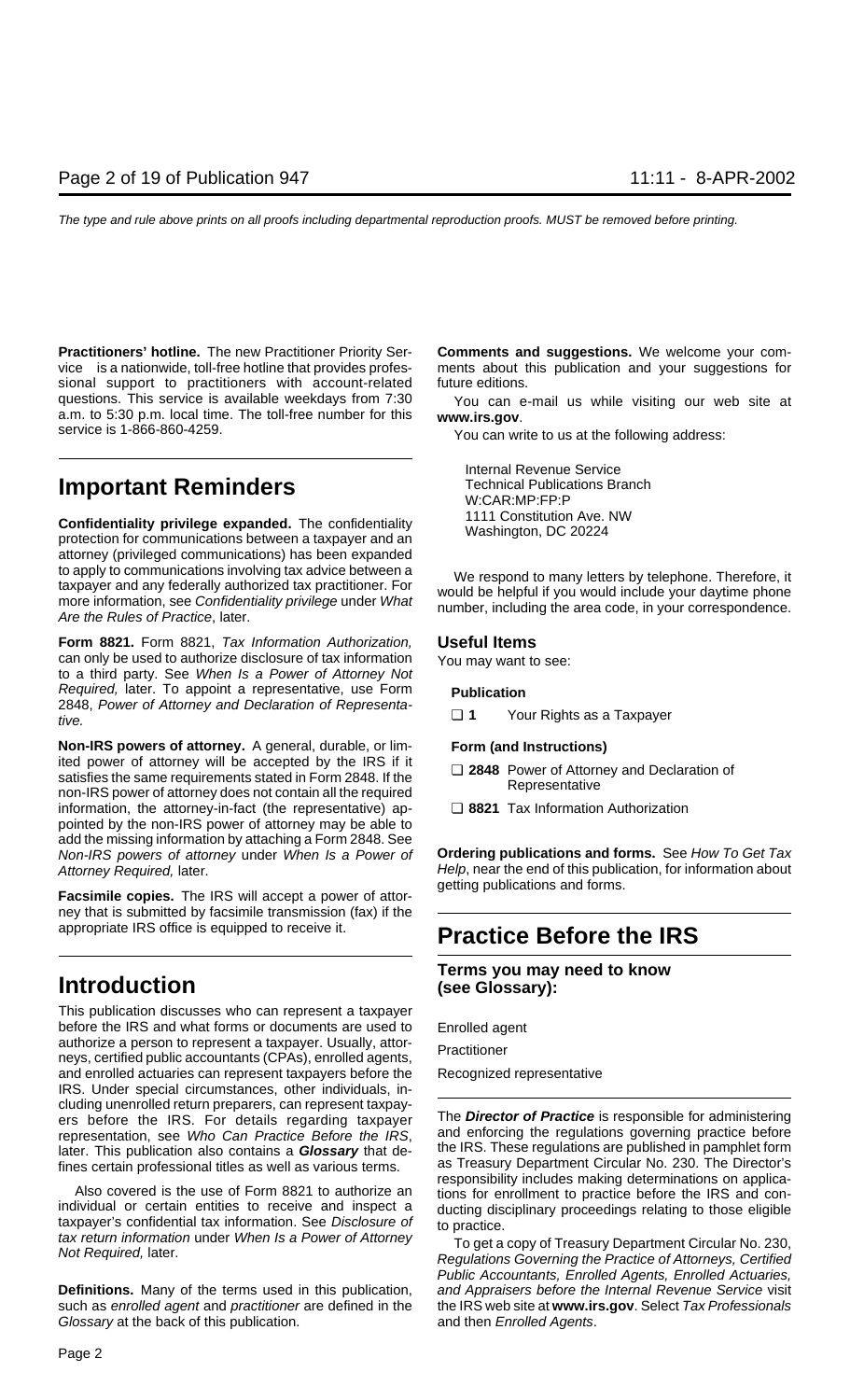- Communicating with the IRS for a taxpayer regard- Sign claims for refund. ing the taxpayer's rights, privileges, or liabilities under laws and regulations administered by the IRS.  $\bullet$  Receive refund checks.
- or meetings with the IRS. sessment or collection of tax.
- Preparing and filing necessary documents with the Sign closing agreements regarding a tax liability.<br>IRS for a taxpayer.

Just preparing a tax return, furnishing information at the tion of a tax deficiency.<br>request of the IRS, or appearing as a witness for the taxpayer is not practice before the IRS. These acts can be<br>performed by anyone to the extent provided by the regula-<br>performed by anyone to the extent provided by the regula-<br>dure 81-38.

(a **recognized representative**) must file a written declaration with the IRS stating that he or she is authorized and **Other unenrolled individuals.** Because of their special qualified to represent a particular taxpayer. Part II of Form relationship with a taxpayer, the following unenrolled indi-

court of any state, possession, territory, commonwealth, or <br>of the District of Columbia may practice before the IRS.<br>herself before the IRS and does not have to file a

**Certified public accountants (CPAs).** Any CPA who is written declaration of qualification and authority. not currently under suspension or disbarment from prac-<br>tice before the IRS and who is duly qualified to practice as<br>a CPA in any state, possession, territory, commonwealth,<br>or in the District of Columbia may practice befo

**Enrolled agents.** Any enrolled agent in active status may 3) **An officer.** A bona fide officer of a corporation (in-

**Enrolled actuaries.** Any individual who is enrolled as an actuary by the Joint Board for the Enrollment of Actuaries<br>
may practice before the IRS. The practice of enrolled actuaries is limited to certain Internal Revenue sections governing employee retirement plans. 4) **A partner.** A general partner can represent the part-

**Unenrolled return preparers.** Any individual other than<br>an attorney, CPA, enrolled agent, or enrolled actuary who<br>prepares a return and signs it as the return preparer is an<br>unenrolled return preparer. Also, any individua

Unenrolled return preparers are limited in their practice before the IRS **before** the IRS **unit, agency, or authority.** 

represent the taxpayer only concerning the tax liability for trator, receiver, or guardian) stands in the position of the vear or period covered by the return that he or she a taxpayer and acts as the taxpayer, not as a re the year or period covered by the return that he or she prepared. The unenrolled return preparer is only permitted sentative. See Fiduciary under When Is a Power of to represent taxpayers before the examination function of Attorney Not Required, later.

**What Is Practice Before the IRS?** the IRS and is **not** permitted to represent taxpayers before the Appeals, Collection, or any other function of the IRS.

Practice before the IRS covers all matters relating to any of Unenrolled return preparers **cannot** perform the follow-<br>the following.

- 
- 
- Representing a taxpayer at conferences, hearings,  $\bullet$  Sign consents to extend the statutory period for as-
	-
	- Sign waivers of restriction on assessment or collec-

tions governing practice before the IRS. **Practice denied.** Any individual engaged in limited practice before the IRS who is involved in disreputable **Who Can Practice Before the IRS?** conduct is subject to disciplinary action. Disreputable con-<br>duct includes, but is not limited to, the list of items under Any of the following individuals can practice before the *Disreputable Conduct* shown later under What Are the IRS. However, any individual who is recognized to practice Rules of Practice.

2848 is a declaration that can be used for this purpose. viduals can represent the specified taxpayers before the **Attorneys.** Any attorney who is not currently under sus-<br>pension or disbarment from practice before the IRS and<br>who is a member in good standing of the bar of the highest<br>who is a member in good standing of the bar of the

- 
- 
- practice before the IRS. The IRS and the IRS and the IRS and the IRS and the IRS and the IRS and the IRS and the IRS and the IRS and the IRS and the IRS and the IRS and the IRS and the IRS and the IRS and the IRS and the I
	- nership before the IRS.
- prepares a return and is not required to sign it as the ration (including a parent, subsidiary, or other affili-<br>preparer is considered to be an unenrolled preparer.<br>Unenrolled return preparers are limited in their practic
	- Limited practice. An unenrolled return preparer may 6) A fiduciary. A fiduciary (trustee, executor, adminis-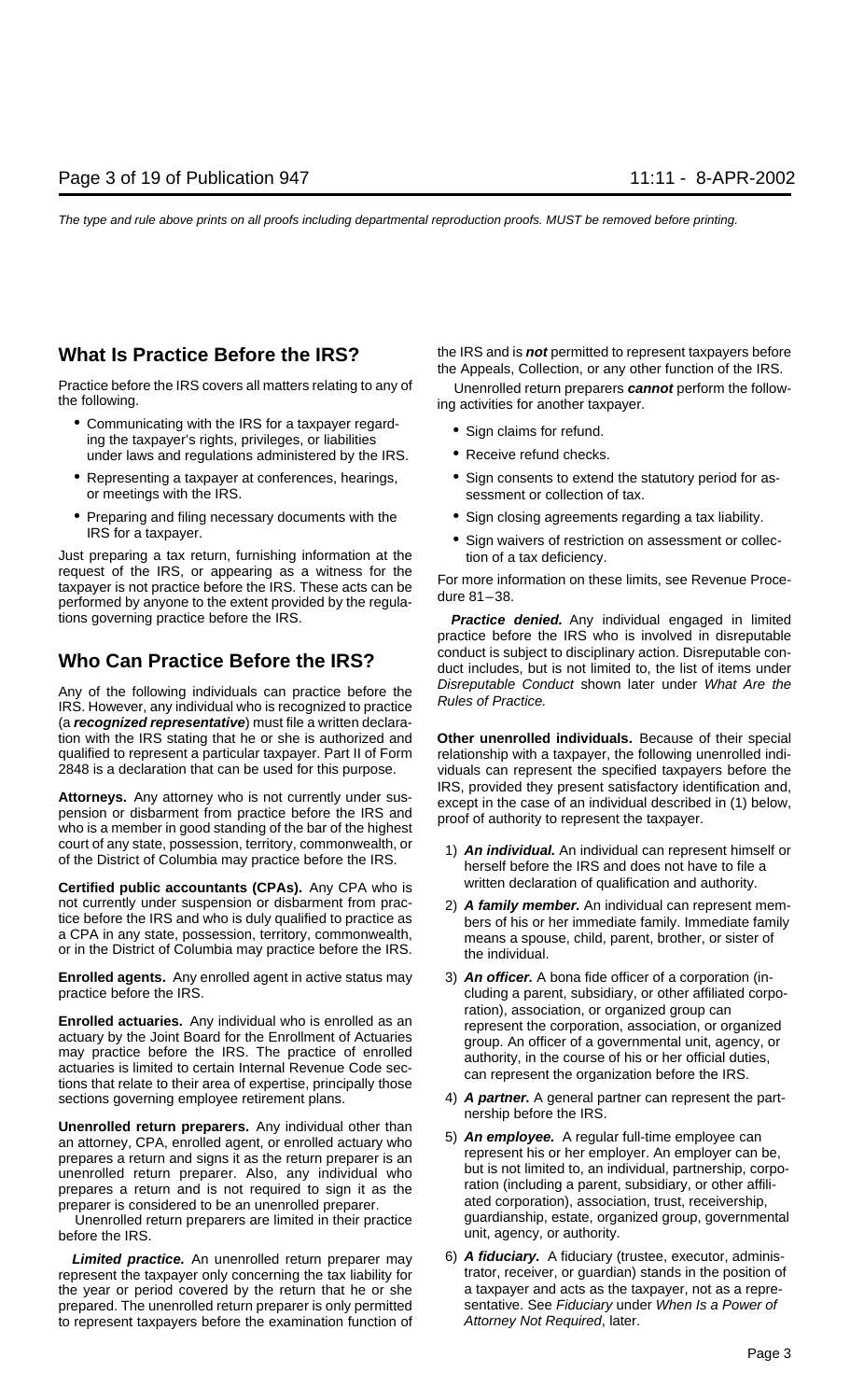An unenrolled individual can represent any individual or three years, if he or she: entity before IRS personnel who are outside the United • Fails to respond timely to the notice of noncompli-<br>States. ance with the renewal requirements,

The Director of Practice can authorize an individual who is  $\bullet$  Does not satisfy the requirements of eligibility for not otherwise eligibility for not otherwise eligibility for not otherwise eligible to practice before th not otherwise eligible to practice before the IRS to represent another person for a particular matter. The prospective interest this authorization in<br>tive representative must request this authorization in<br>writing from the Director of Practice. However, it is granted<br>only when ext granted, the Director of Practice will issue a letter that details the conditions related to the appearance and the **Inactive retirement status.** Enrolled agents who request

should not be confused with a letter from an IRS center adhere to all renewal requirements. They can be reinstated<br>advising an individual that he or she has been assigned a sto an active enrollment status by filing an appl advising an individual that he or she has been assigned a to an active enrollment status by filing an application for<br>Centralized Authorization File (CAF) number (an identify-<br>renewal of enrollment and providing evidence t Centralized Authorization File (CAF) number (an identify- renewal of enrollment **and** providing evidence that they ing number that the IRS assigns representatives). The nave complet issuance of a CAF number does not indicate that a person cation hours. is either recognized or authorized to practice before the<br>IRS. It merely confirms that a centralized file for authoriza-<br>tions has been established for the representative under<br>that number.<br>that number.<br>regulation governin

In general, individuals cannot practice before the IRS be-<br>cause they are not eligible or they have lost the privilege as<br>a result of certain actions. If an individual loses eligibility to<br>the period of suspension. See Wha practice, his or her power of attorney will not be recognized IRS, earlier.

persons that are not individuals. These organizations<br>(or persons) are not eligible to practice before the IRS.<br>not practice before the IRS until the Director of Practice

Generally, individuals lose their eligibility to practice before **The practitioner's conduct is not likely to be in violation**<br>tion of the regulations, and<br>tion of the regulations, and

- Not meeting the requirements for renewal of enroll-<br>ment (such as continuing professional education).<br>ment (such as continuing professional education).
- 
- Being suspended or disbarred by state authorities to lation. practice as an attorney or certified public accountant.

**Failure to meet requirements.** Enrolled agents who fail **Enrolled?**<br>to comply with the requirements for eligibility for renewal of enrollment will be notified by the Director of Practice The Director of Practice can grant enrollment to practice through first class mail. The notice will explain the reason before the IRS to an applicant who demonstrates special for noncompliance and provide the enrolled agent with an competence in tax matters by passing a written examinaopportunity to furnish information for reconsideration. The tion administered by the IRS. Enrollment also can be enrolled agent has 60 days to respond. The section of granted to an applicant who qualifies because of past

**Representation Outside the United States <b>Inactive roster.** An enrolled agent will be placed on the roster of **inactive enrolled individuals** for a period of

- 
- Fails to file timely the application for renewal of en- **Authorization for Special Appearances** rollment, or
	-

particular tax matter for which the authorization is granted. to be placed in an inactive retirement status will be ineligi-The authorization letter from the Director of Practice ble to practice before the IRS. They must continue to und not be reinstated build not be confused with a letter from an IRS center adhere to all renewal requirements.

committing acts of disreputable conduct. For more infor-**Who Cannot Practice Before the IRS?** mation, see Disreputable Conduct under What are the

the period of suspension. See What Is Practice Before the

by the IRS. **Practitioners** who are disbarred in a disciplinary proceeding are not allowed to practice before the IRS. How-**Corporations, associations, partnerships, and other** ever, a practitioner can seek reinstatement from the nersons that are not individuals. These organizations

authorizes reinstatement. The Director of Practice may **Loss of Eligibility reinstate the practitioner if it is determined that:** 

- 
- 

• Requesting to be placed in an inactive retirement **Enrolled agents.** If an enrolled agent is suspended or disbarred, he or she is required to surrender his or her status.<br>
enrollment card during the suspension period or for cancel-

# **How Does an Individual Become**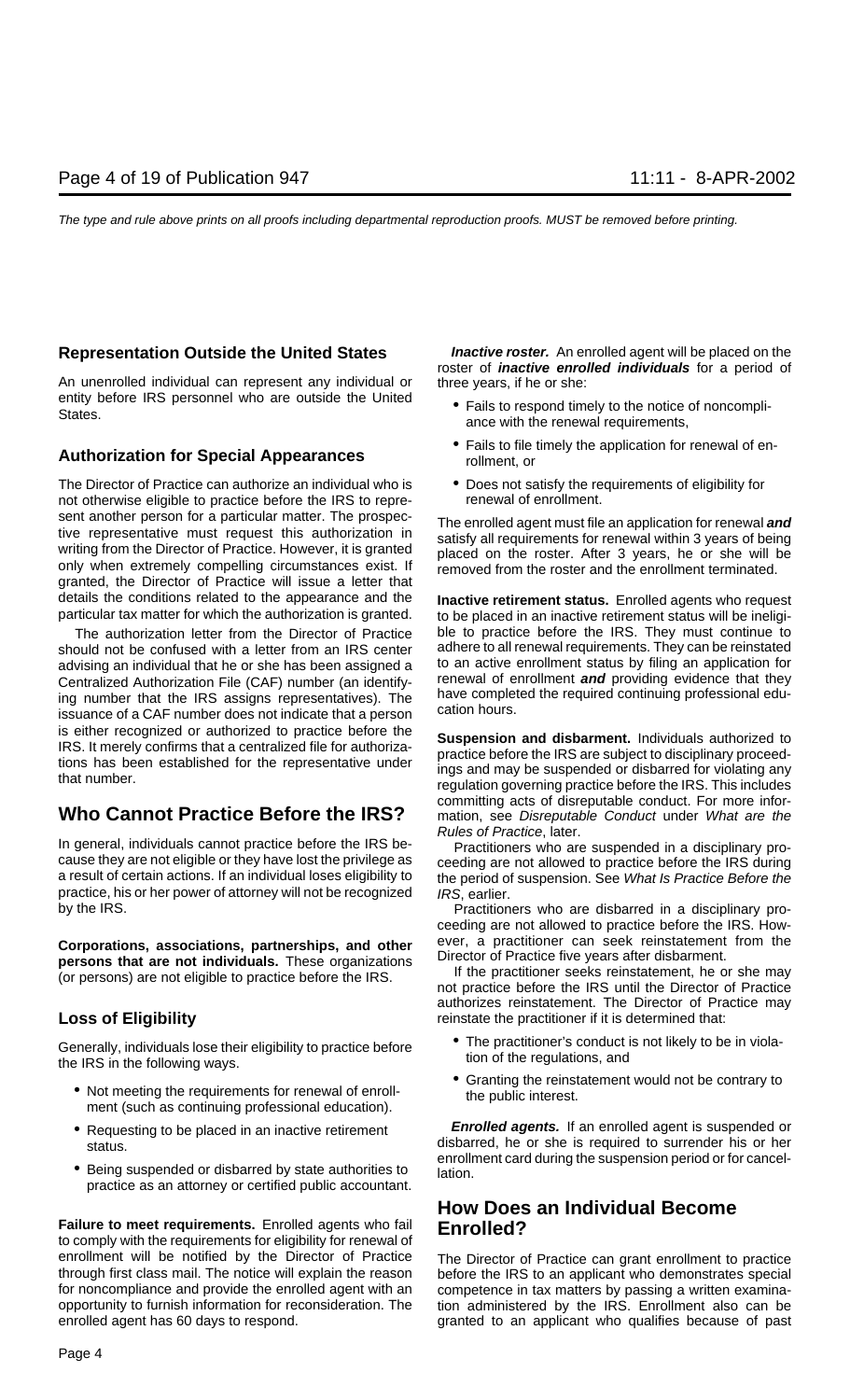conduct that would justify suspension or disbarment from information requested is privileged or that the request is of practice before the IRS. See Disreputable Conduct, later. doubtful legality.

**Form 2587.** Applicants can apply to take the special en- **Confidentiality privilege.** The confidentiality protection rollment examination by filing Form 2587, Application for for certain communications between a taxpayer and an Special Enrollment Examination. Part 4 of the form should attorney (privileged communications) applies to similar be mailed with the examination fee to the address shown communications between a taxpayer and any federally on the form. The amount of the fee is also shown on Form authorized tax practitioner. on the form. The amount of the fee is also shown on Form 2587. The form is revised annually and is available in Federally authorized tax practitioners include attorneys, mid-June each year. The form must be postmarked no later than July 31. To obtain Form 2587, see How To Get tu

experience with the IRS can apply for enrollment by filing Form 23, Application for Enrollment to Practice Before the Internal Revenue Service, with the Director of Practice.

**Period of enrollment.** An enrollment card will be issued<br>to each individual whose application is approved. The confidentiality protection applies to communications<br>individual is enrolled until the expiration date shown on tion date, the individual must request renewal of the enroll-<br>ment.

Form 8554. Applicants for renewal of enrollment must against the United States. file Form 8554, Application for Renewal of Enrollment to Practice Before the Internal Revenue Service. To qualify **Communications regarding corporate tax shelters.** for renewal, applicants generally must complete 72 hours This protection of tax advice communications does not<br>of continuing professional education during each 3-year apply to any written communications between a federally of continuing professional education during each 3-year apply to any written communications between a federally<br>The apply to any written communications and a directors between a federally encounted to a director, sharehold enrollment cycle. See Form 8554 for more information. To authorized tax practitioner and a director, shareholder, obtain Form 8554, see How To Get Tax Help, later. confineer, employee, agent, or representative of a corpora

An attorney, CPA, enrolled agent, or enrolled actuary authorized to practice before the IRS (referred to hereafter as **Duty to advise.** A practitioner who knows that his or her a **practitioner**) has the duty to perform certain acts and is<br>restricted from performing other acts. In addition, a practi-<br>tioner cannot engage in **disreputable conduct** (discussed<br>later). Any practitioner who does not co disciplinary action. Also, unenrolled preparers must com-<br>ply with most of these rules of practice and conduct to<br>exercise the privilege of limited practice before the IRS. When performing the following duties. See Revenue Procedure 81–38 for a discussion of the • Preparing or assisting in the preparing, approving, special rules for limited practice by unenrolled preparers. <br>and filing of returns, documents, affidavits, and other

sentations made by him or her to the Department of Practitioners must promptly submit **records or informa-** the Treasury. **tion** requested by officers or employees of the IRS. When the Director of Practice requests information concerning • Determining the correctness of oral or written reprepossible violations of the regulations by other parties, the sentations made by him or her to clients with referpractitioner must provide the information and be prepared ence to any matter administered by the IRS.

service and technical experience in the IRS. In either case, to testify in disbarment or suspension proceedings. A praccertain application forms, discussed next, must be filed. titioner can be exempted from these rules if he or she Additionally, an applicant must not have engaged in any believes in good faith and on reasonable grounds that the



Form 23. Individuals who have passed the examination or<br>are applying on the basis of past service and technical any administrative proceeding with an agency<br>other than the IRS.

The application must include a check or money order in the<br>amount of the fee shown on Form 23. To obtain Form 23,<br>see How To Get Tax Help, later.<br>The application must include a check or money order in the<br>see How To Get Ta

- 
- Tax proceedings brought in federal court by or

officer, employee, agent, or representative of a corporation. It also does not apply if the communication involves **What Are the Rules of Practice?** the promotion of the direct or indirect participation of the corporation in any tax shelter.

- papers relating to IRS matters.
- **Duties •** Determining the correctness of oral or written repre-
	-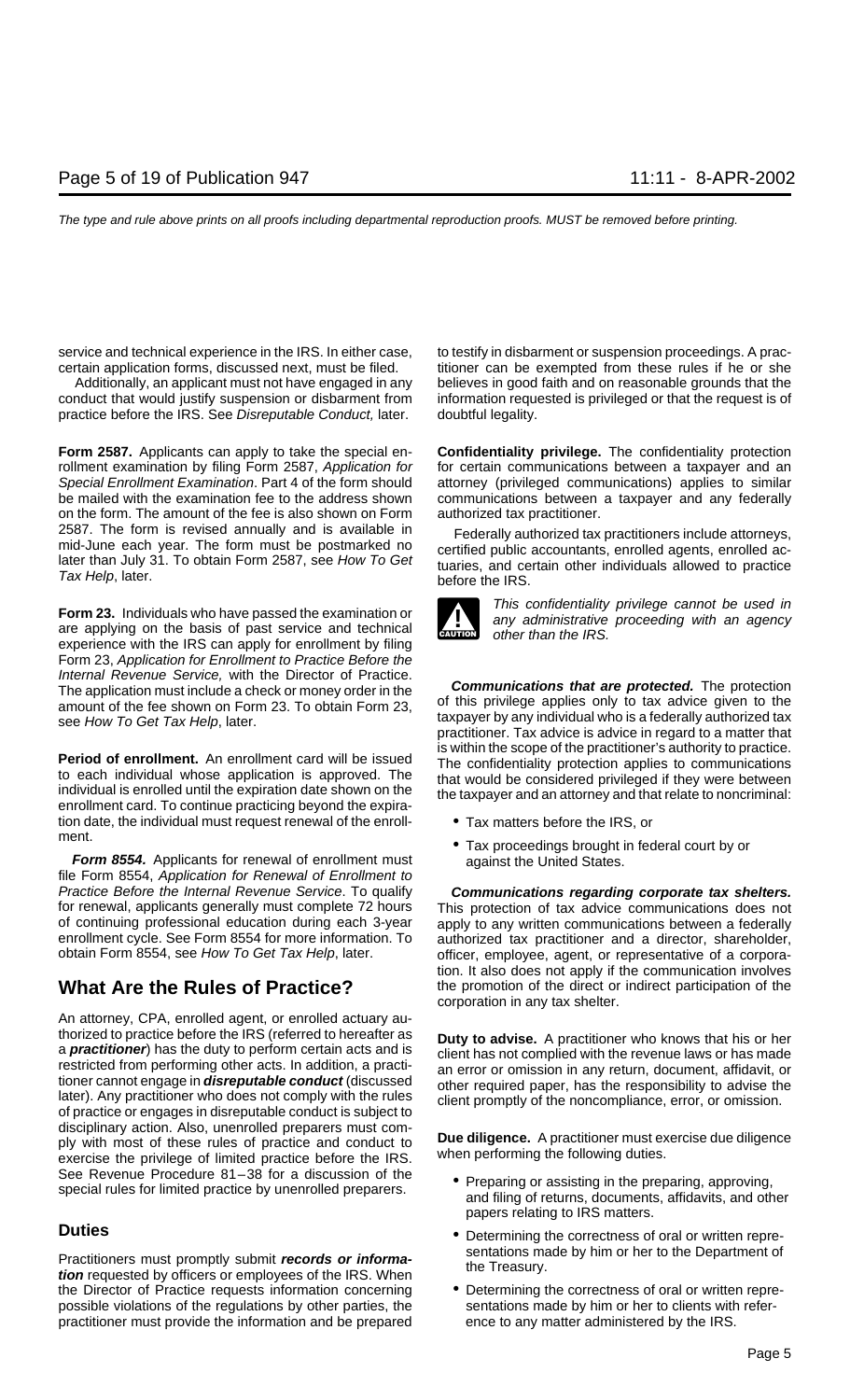Practitioners are restricted from engaging in certain prac-<br>tices. The following paragraphs discuss some of these<br>restricted practices.<br>District of Columbia or any state, possession, terri-

**Delays.** A practitioner must not unreasonably delay the tory, commonwealth, or any federal court, or any prompt disposition of any matter before the IRS. body or board of any federal agency.

- 
- 
- Accept assistance from any former government em-<br>ployee where provisions of Treasury Department<br>Circular No. 230 or any federal law would be vio-<br>lated. late of providing incompetent opinions in questions aris-

**Performance as a notary.** A practitioner who is a notary public and is employed as counsel, attorney, or agent in a **Reprimands, Disbarments, and Suspensions** matter before the IRS, or has a material interest in the<br>matter, cannot engage in any notary activities related to<br>that matter.<br>ceedings to suspend or disbar any attorney, CPA, or en-<br>readings to suspend or disbar any atto

who are income tax return preparers must not endorse or unusual circumstances, the Director will not institute a<br>otherwise negotiate (cash) any refund check issued to the proceeding for suspension or disbarment against a p otherwise negotiate (cash) any refund check issued to the taxpayer. the state of the facts (or conduct) which may warrant such the facts (or conduct) which may warrant such

Any practitioner or unenrolled return preparer may be disbarred or suspended from practice before the IRS for disreputable conduct. The following list contains examples **Authorizing a Representative** of conduct that is considered disreputable.

- Committing any criminal offense under the revenue **Terms you may need to know**<br>laws or committing any offense involving dishonesty (see Glossary): laws or committing any offense involving dishonesty or breach of trust.
- Knowingly giving false or misleading information in Attorney-in-fact connection with federal tax matters, or participating CAF number<br>in such activity.
- cussed in section 10.30 of Treasury Department Cir- Commissioner cular No. 230. Durable power of attorney
- Willfully failing to file a tax return, evading or at- Enrolled agent tempting to evade any federal tax or payment, or participating in such actions. The state of the state of Fiduciary
- Misappropriating, or failing to properly and promptly General power of attorney remit, funds received from clients for payment of Government officer or employee<br>taxes.
- Directly or indirectly attempting to influence the offi-<br> cial action of IRS employees by the use of threats, Practitioner

**Restrictions** *Restrictions Restrictions Restrictions Restrictions Restrictions Restrictions Restrictions Restrictions Restrictions Restrictions Restrictions Restrictions R* gifts, favors, or any special inducements.

- 
- Assistance from disbarred or suspended persons and<br>
former IRS employees. A practitioner must not know-<br>
ingly, directly or indirectly, do the following.<br>
 Employ or accept assistance from any person who is<br>
under disbar
	-
	- ing under the federal tax laws.

rolled agent who the Director of Practice has reason to **Negotiations of taxpayer refund checks.** Practitioners believe violated the rules of practice. Except in certain who are income tax return preparers must not endorse or unusual circumstances, the Director will not institu action have been given in writing to that practitioner and **Disreputable Conduct Disreputable Conduct Strate of the practitioner has been given the opportunity to demon-**<br>strate or achieve compliance with the rules.

• Soliciting employment by prohibited means as dis-<br>Centralized Authorization File (CAF) System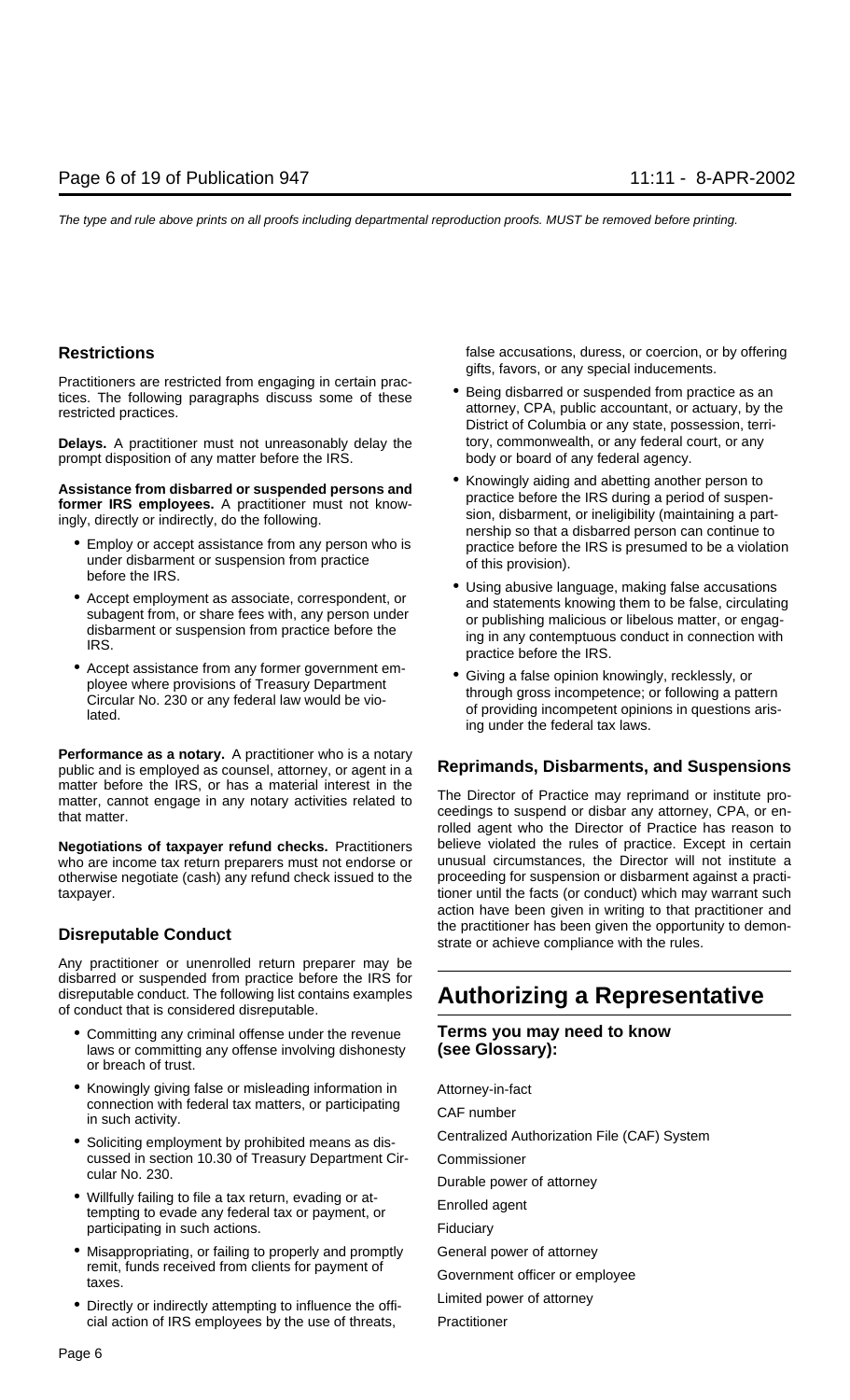A power of attorney is your written authorization for an ment Information Products, at **www.gpo.gov**. individual to act on your behalf in tax matters. If the authori-<br>zation is not limited, the individual can generally perform all<br>acts that you can perform. The authority granted to an<br>unenrolled preparer cannot exceed that

Acts performed. Any representative, other than an recognized representative will be recognized as the unenrolled preparer, can usually perform the following taxpayer's representative. If a delegation of power has acts. been made, **both** the original and the delegated represen-

- 
- 
- ment or collection of a tax deficiency, or a waiver of
- 
- 
- 6) Receive, but **not endorse or cash**, a refund check drawn on the U.S. Treasury. You must specifically **When Is a Power of Attorney** initial Form 2848 (see Form Required, later) showing **Required?** the name of the individual designated to receive the

**Signing your return.** The representative named under a the representative performs any of the other acts cited power of attorney is **not permitted** to sign your personal earlier under What Is a Power of Attorney. income tax return **unless both** of the following are true. A power of attorney is most often required when you

- 1.6012-1(a)(5) of the Income Tax Regulations). 1) Represent you at a conference with the IRS.
- 2) You specifically authorize this in your power of attor- 2) Prepare and file a written response to the IRS. ney.

For example, the regulation permits a representative to **Form Required** sign your return if you are unable to sign the return for any of the following reasons. Use Form 2848 to appoint a representative to act on your

- 
- 
- Other good cause if specific permission is requested resentative must complete that part of the form.

When a return is signed by a representative, it must be an unenrolled return preparer as your representative. accompanied by a power of attorney (or copy) authorizing The authority of the unenrolled preparer is limited as the representative to sign the return. For more information, described in Revenue Procedure 81-38. The unenrolled see the Form 2848 instructions. **preparer can represent you only before revenue agents** 

Recognized representative **Endorsing or cashing your refund check.** If you want your representative to receive a refund check on your behalf, you must specifically authorize this in your power of<br>You may either represent yourself, or you may grant an attorney as discussed earlier under Acts performed. How-<br>individual **power of attorney** (legal authority) Individual **power of attorney** (legal authority) to represent<br>you before the IRS. Your representative must be a person<br>eligible to practice before the IRS. See Who Can Practice<br>Before the iRS, he or she cannot be authorize the rules in Treasury Department Circular No. 21, as **What Is a Power of Attorney?** amended, 31 CFR part 240. To get a copy of this, select the Code of Federal Regulations under Access to Govern-

taxpayer's representative. If a delegation of power has 1) Represent you before any office of the IRS.<br>payer.

2) Record the interview. **Incapacity or incompetency.** A power of attorney is gen-3) Sign an offer or a waiver of restriction on assess-<br>ment or collection of a tax deficiency or a waiver of tent.

notice of disallowance of claim for credit or refund. The power of attorney can continue, however, in the 4) Sign a consent to extend the statutory time period for<br>assessment or collection of a tax.<br>assessment or collection of a tax.<br>attorney meets all the requirements for acceptance by the 5) Sign a closing agreement. The same state of all states are set of all states of attorney, later.

refund check. Submit a power of attorney when you want to authorize an individual to represent you before the IRS, whether or not

want to authorize another individual to perform at least one<br>1) The signature is permitted under the Internal Reve-<br>nue Code and the related regulations (see section

- 
- 

• Disease or injury. behalf before the IRS. You can file this form **only if** you • Continuous absence from the United States (includ-<br>ing Puerto Rico) for a period of at least 60 days prior<br>to the date required by law for filing the return.<br>II, Declaration of Representative, of Form 2848. Your rep-

of and granted by the IRS. **Unenrolled return preparers.** Use Form 2848 to appoint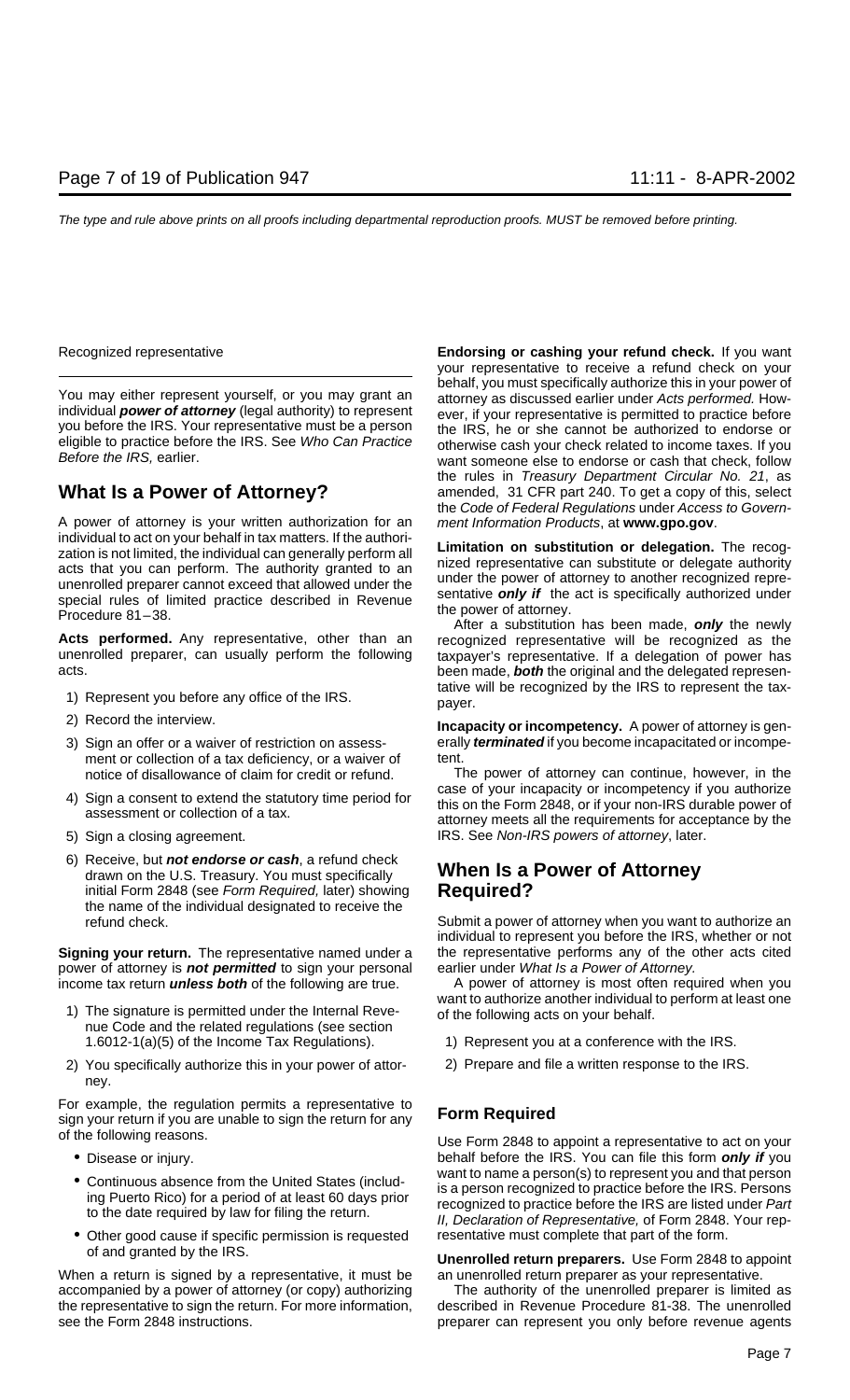and examining officers of the Examination function of the non-IRS power of attorney by using the procedure de-IRS. The representation can only concern your tax liability scribed next. for the period(s) covered by the return(s) he or she pre-<br>pared. For more information about the limitations on<br>unenrolled return preparers, see *Limited practice* under<br>Who Can Practice Before the IRS, earlier.<br>2848 on you

**Non-IRS powers of attorney.** The IRS will accept a<br>non-IRS power of attorney grants au-<br>non-IRS power of attorney, but a completed **transmittal**<br>Form 2848 must be attached in order for the power of<br>attorney to be entered

- 
- cation number. under authority of the attached power of attorney."
- 
- 
- 
- 
- 
- 
- 
- 

You also must attach to the non-IRS power of attorney a<br>signed and dated statement made by your representative.<br>This statement, which is referred to as the **Declaration of** mation. **Representative,** is contained in Part II of Form 2848. The If Ed attaches a statement (signed under the penalty of statement should read: statement should read: statement should read: statement should read: statement should read

- 
- who can practice before the IRS. 2) I am aware of the regulations contained in Treasury
- 
- 

**Required information missing.** The IRS will not ac- munications to your representative. cept your non-IRS power of attorney if it does not contain You can have your non-IRS power of attorney entered all the information listed above. You can sign and submit a on the CAF system by attaching it to a completed *trans*completed Form 2848 or a new non-IRS power of attorney **mittal** Form 2848 and submitting it to the IRS. Your signathat contains all the information. If you cannot sign an ture is not required; however, your attorney-in-fact must acceptable replacement document, your attorney-in-fact sign the Declaration of Representative (see Part II of Form may be able to perfect (make acceptable to the IRS) your 2848).

- 
- *File* (CAF) system. For more information, see *Processing a*<br>
non-IRS power of attorney, later.<br>
If you want to use a power of attorney document other<br>
than Form 2848, it must contain the following information.<br>
than 600

The Form 2848 prepared by your attorney-in-fact should<br>be signed in the following manner: "Jane Taxpayer (your • Your social security number and/or employer identifi- name), by John Attorney (your attorney-in-fact's name)

The individual named as representative on Form 2848 • Your employee plan number, if applicable.<br>must sign and date Part II of the form. This can be the • The name and mailing address of your representa-<br>attorney-in-fact named in the original power of attorney or tive. any other individual recognized to practice before the IRS.

• The types of tax involved. **Example.** John Elm, a taxpayer, signs a durable power • The federal tax form number.  $\qquad \qquad$  of attorney that names his neighbor, Ed Larch, as his • The specific year(s) or period(s) involved. The specific yearts Ed the au-<br>thority to perform any and all acts on John's behalf. How-• For estate tax matters, the decedent's date of death. ever, it does not list specific tax-related information such as

■ A clear expression of your intention concerning the scope of authority granted to your representative.<br>
■ Shortly after John signs the power of attorney, he is<br>
The scope of authority granted to your representative.<br>
■

the laws of the governing jurisdiction, he can sign a com-1) I am not currently under suspension or disbarment pleted Form 2848 and submit it on John's behalf. If Ed can from practice before the Internal Revenue Service or practice before the IRS (see Who Can Practice Before the other practice of my profession by any other author-<br>
IRS, earlier), he can name himself as representative on ity, Form 2848. Otherwise, he must name another individual

Department Circular No. 230 (31 CFR, Part 10) con- **Processing a non-IRS power of attorney.** The IRS cerning the practice of attorneys, certified public ac- has a centralized computer database system called the countants, enrolled agents, enrolled actuaries, and CAF system. This system contains information on the others, authority of taxpayer representatives. Generally, when you 3) I am authorized to represent the taxpayer(s) identi-<br>fied in the power of attorney; and<br>power of attorney on the CAF system. Entry of your<br>power of attorney on the CAF system enables IRS person-4) I am authorized to practice before the Internal Reve- nel, who do not have a copy of your power of attorney, to nue Service as an individual described in 26 CFR verify the authority of your representative by accessing t verify the authority of your representative by accessing the 601.502(b). centralized authorization file. It also enables the IRS to automatically send copies of notices and other IRS com-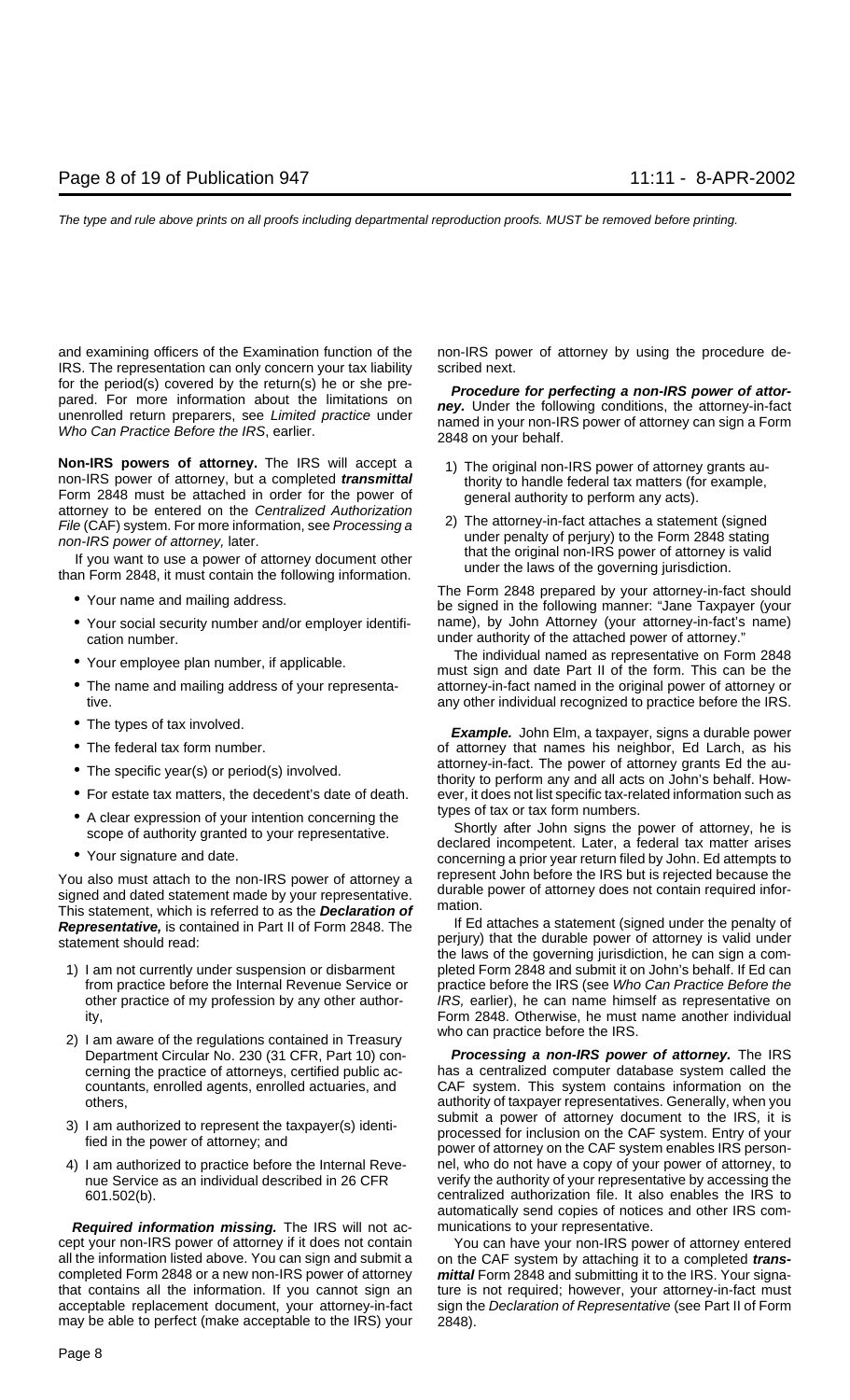The preparation of Form 2848 is illustrated by an example, later under How Do I Fill Out Form 2848. However, the 1) Civil penalty issues. following will also assist you in preparing the form.<br>2) Trust fund recovery penalties.

Line-by-line hints. The following hints are summaries of 3) Requests for a private letter ruling or technical adsome of the line-by-line instructions for Form 2848.

**Line 1—Taxpayer information.** If a joint return is in-<br>volved and you and your spouse have different addresses,<br>you must enter each address. If you and your spouse (EIN).<br>choose different representatives each of you must choose different representatives, each of you must file a separate Form 2848. **Request for Abatement.** Request for Abatement.

Line 2-Representative(s). Only individuals may be 6) Corporate dissolutions. named as representatives. If your representative has not <br>been assigned a CAF number, enter "None" on that line<br>and the IRS will issue one to him or her. If the 8) Requests for change of accounting period. and the IRS will issue one to him or her. If the representative's address or phone number has changed If the tax matter described on line 3 of Form 2848 concerns since the CAF number was issued, you should check the concert and the service inclusion on line 4. If

the form. Normally, the IRS will send notices and other written communications to you and a copy to the first **Where To File a Power of Attorney** representative listed. However, you can choose other options (see line 7 of Form 2848). Generally, mail or fax Form 2848 directly to the IRS. To

**Line 3—Tax matters.** You can list any tax years or<br>periods that ended before the date the form is signed. You<br>also may list future periods that end no later than 3 years life Form 2848 is for a specific use, mail or fax i also may list future periods that end no later than 3 years IF Form 2848 is for a specific use, mail or fax it to the<br>If Form that date However avoid general references such as If office handling that matter. For more info from that date. However, avoid general references such as **all years** or **all periods. all intervally and the Unit of the Instructions for Form 2848, line 4.** 

**Authorization File (CAF).** Certain matters cannot be re- fax numbers of the centers receiving Form 2848.

**Preparation of Form — Helpful Hints** corded on the CAF system. Examples of such matters include, but are not limited to, the following.

- 
- 
- 
- 
- 
- 
- 
- 

since the CAF number was issued, you should check the<br>appropriate box. Enter your representative's fax number if<br>available.<br>If you want to name more than three representatives,<br>you must attach a list of the additional repr

If any column does not apply to your particular tax<br>matter, you should enter "not applicable" in that column<br>and, instead, specifically describe the matter to which the<br>power of attorney that is submitted by facsimile tran **Line 4—Specific use not recorded on Centralized** this type of transmission. See the Where To File Chart for

### **Where To File Chart**

| IF you live in                                                                                                                                                                                                                                                                                                                                        | THEN use this address                                                                                                                                     | Fax Number*  |
|-------------------------------------------------------------------------------------------------------------------------------------------------------------------------------------------------------------------------------------------------------------------------------------------------------------------------------------------------------|-----------------------------------------------------------------------------------------------------------------------------------------------------------|--------------|
| Alabama, Arkansas, Connecticut, Delaware, District of<br>Columbia, Florida, Georgia, Illinois, Indiana, Kentucky,<br>Louisiana, Maine, Maryland, Massachusetts, Michigan,<br>Mississippi, New Hampshire, New Jersey, New York,<br>North Carolina, Ohio, Pennsylvania, Rhode Island, South<br>Carolina, Tennessee, Vermont, Virginia, or West Virginia | Internal Revenue Service<br>Memphis Accounts Management Center<br><b>Taxpayer Relations, Department II</b><br>5333 Getwell Road<br>Memphis, TN 38118      | 901-546-4115 |
| Alaska, Arizona, California, Colorado, Hawaii, Idaho,<br>Iowa, Kansas, Minnesota, Missouri, Montana, Nebraska,<br>Nevada, New Mexico, North Dakota, Oklahoma, Oregon,<br>South Dakota, Texas, Utah, Washington, Wisconsin, or<br>Wyoming                                                                                                              | Internal Revenue Service<br>Ogden Accounts Management Center<br><b>Taxpayer Relations, Department II</b><br>P.O. Box 9941, Stop 6737<br>Ogden, UT 84409   | 801-620-4249 |
| All APO and FPO addresses, American Samoa,<br>nonpermanent residents of Guam or the Virgin Islands**,<br>Puerto Rico (or if excluding income under Internal<br>Revenue Code section 933), a foreign country: U.S.<br>citizens and those filing Form 2555, 2555-EZ, or 4563.                                                                           | Internal Revenue Service<br>Philadelphia Accounts Management Center<br><b>International Department</b><br>11601 Roosevelt Blvd.<br>Philadelphia, PA 19255 | 215-516-1017 |
| * These numbers may change without notice.                                                                                                                                                                                                                                                                                                            |                                                                                                                                                           |              |

\*\*Permanent residents of Guam should use Department of Taxation, Government of Guam, P.O. Box 23607, GMF, GU 96921; permanent residents of the Virgin Islands should use V.I. Bureau of Internal Revenue, 9601 Estate Thomas, Charlotte Amaile, St. Thomas, V.I. 00802.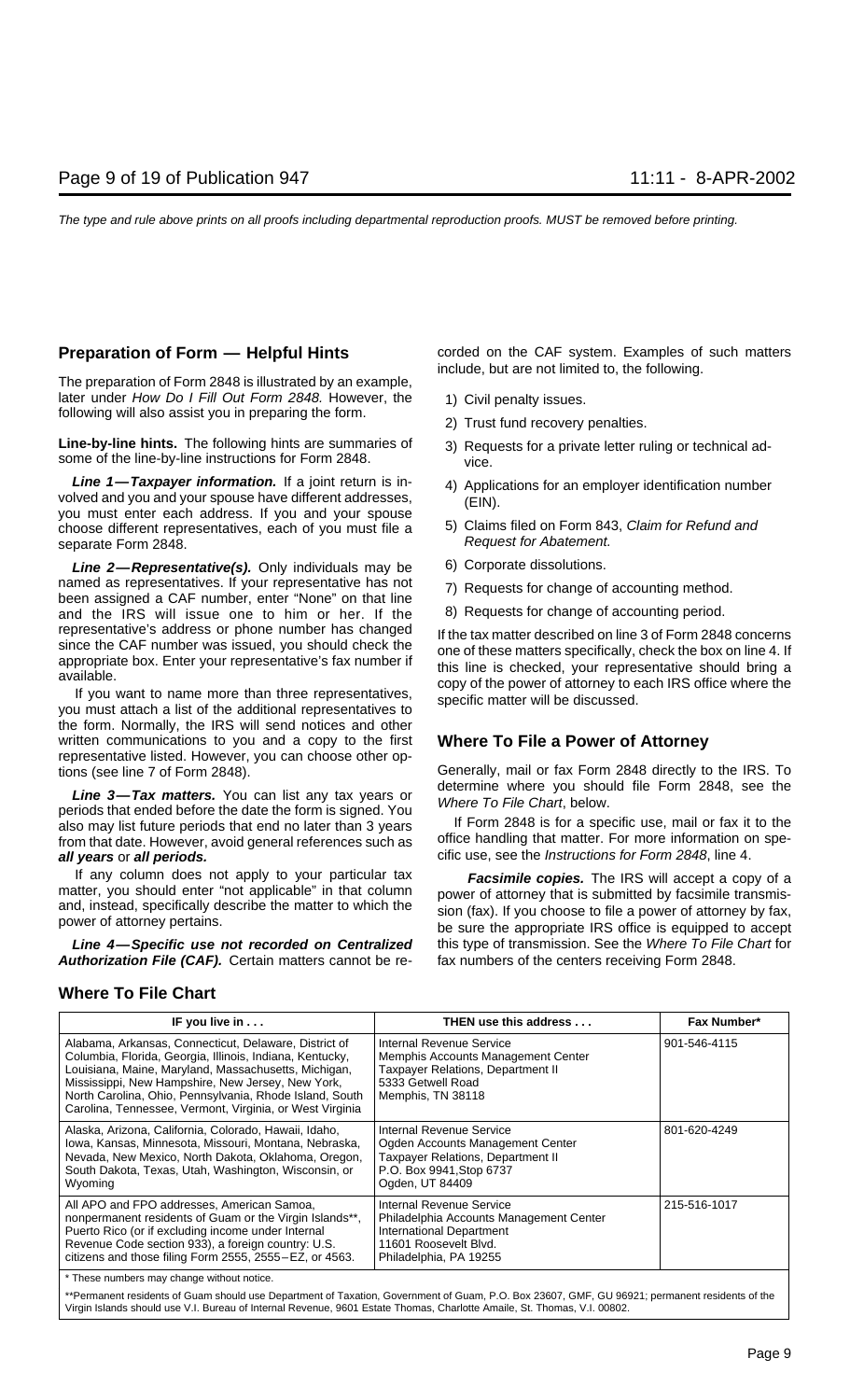**Updating a power of attorney.** You must submit any tive is withdrawing. The representative must include his or update or modification to an existing power of attorney in her CAF number on the statement if one has been aswriting. Your signature (or the signature of the individual(s) signed. authorized to sign on your behalf) is required. Do this by sending the updated Form 2848 or non-IRS power of **When Is a Power of Attorney Not** attorney to the IRS office(s) where you previously sent the **Required?** original(s), including the center where the related return

was, or will be filed.<br>
Any recognized representative may substitute or dele-<br>
authority if the substitution or delegation is specifically<br>
authorized in the original power of attorney. To make a<br>
substitution or delegatio following items with the IRS office(s) where the power of • Providing information to the IRS.

- 1) A written notice of substitution or delegation signed through Form 8821. by the recognized representative. • • Allowing the IRS to discuss return information with a
- 2) A written declaration of representative made by the third party designee.
- 3) A copy of the power of attorney that specifically au-

**Revoking a power of attorney.** A newly filed power of<br>attorney concerning the same matter will revoke a previ-<br>ously filed power of attorney. However, the new power of sent. attorney will not revoke the prior power of attorney if it specifically states it does not revoke such prior power of **Providing information to the IRS.** If you are merely attorney and either of the following are attached to the new providing information to the IRS at the request of the IRS, a power of attorney. power of attorney is not required.

- 
- 

8821 that is in effect.<br>If you want to revoke an existing power of attorney and Form 8821 is strictly a disclosure authorization form and

do not want to name a new representative, send a copy of **cannot** be used to designate an individual to represent the previously executed power of attorney to the IRS you. If you v<br>office(s) where it was originally filed Write "BEVOKE" Form 2848. office(s) where it was originally filed. Write "REVOKE"

attorney you want to revoke, send a statement to the IRS This is only a disclosure form, so it will not give Jane any<br>office(s) where you filed the original. The statement of power to represent John before the IRS. (The fi is illustrated on the following page.) revocation must:

- 
- 

You also must sign and date the statement. The actions.

**Withdrawal by the recognized representative.** A recog-<br>nized representative may withdraw from representation by<br>filing a statement with each office where the original power<br>filing a statement with each office where the or of attorney was filed. The statement must be signed by the 2) Determine the extent to which a recognized reprerepresentative and identify the name and address of the sentative or appointee has been authorized to repretaxpayer(s) and tax matter(s) from which the representa- sent you.

- 
- attorney was filed.  **Authorizing the disclosure of tax return information** 
	-
	- new representative.<br>A copy of the power of attorney that specifically au-<br>perform acts for the partnership.
	- thorizes the substitution or delegation.  $\bullet$  Allowing the IRS to discuss return information with a fiduciary.
		-

• A copy of the unrevoked prior power of attorney, or **Disclosure of tax return information.** You do not have • A statement signed by the taxpayer listing the name to file a power of attorney to authorize the IRS to discuss and address of each representative authorized and provide specific confidential tax return information to under the prior unrevoked power of attorney. any individual, corporation, firm, trust, partnership, or organization you designate through the use of Form 8821. You may file your own tax information authorization without **Note.** The filing of Form 2848 **will not** revoke any Form using Form 8821, but it must include **all** the information

If you want to revoke an existing power of attorney and<br>not want to name a new representative, send a copy of **Cannot** be used to designate an individual to represent

across the top of the power of attorney. The copy must<br>have a current date and signature of the taxpayer who<br>signed the original.<br>If you do not have a copy of the original power of information disclosed to Jane, John fills

• State that the authority of the power of attorney has **Processing Form 8821.** When you file a Form 8821 been revoked.<br>been revoked. with the IRS, it also is processed for entry on the CAF<br>system. Entry on the CAF system enables IRS employees • List the name and address of each representative who do not have access to the actual power of attorney or<br>whose authority has been revoked tax information authorization to do all of the following

- 
-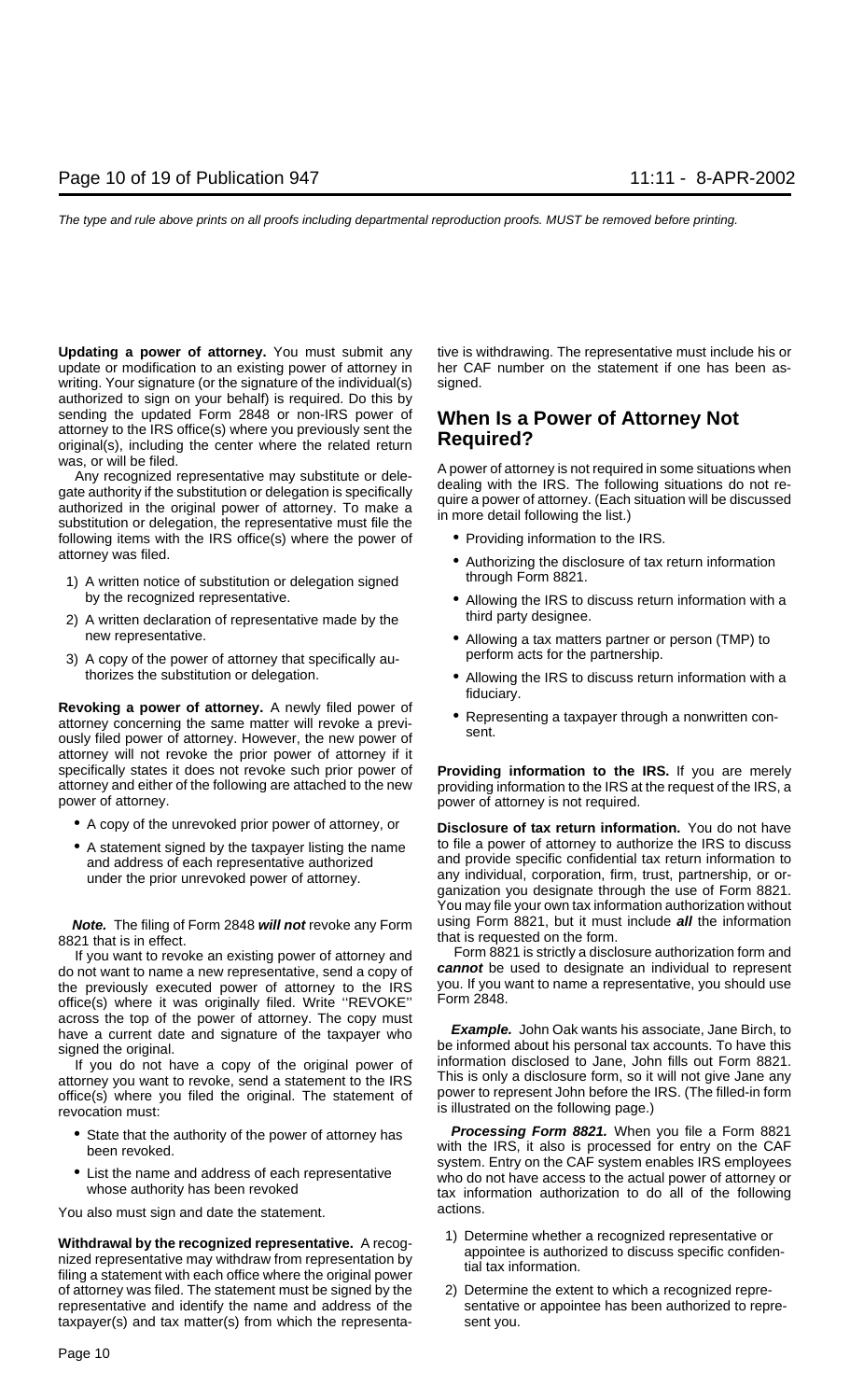- **If this authorization is not signed and dated, it will be returned.**

| OMB No. 1545-1165 |  |  |  |
|-------------------|--|--|--|
| For IRS Use Only  |  |  |  |
| Received by:      |  |  |  |
| Name              |  |  |  |
| Telephone 1       |  |  |  |
| Function          |  |  |  |
| Date              |  |  |  |

| 1 Taxpayer information.                                                                                                                                                                                                                                                                                                                                        |                                                                                                                                                                                                                                                                                                                                                |                                                                   |                                                                         |
|----------------------------------------------------------------------------------------------------------------------------------------------------------------------------------------------------------------------------------------------------------------------------------------------------------------------------------------------------------------|------------------------------------------------------------------------------------------------------------------------------------------------------------------------------------------------------------------------------------------------------------------------------------------------------------------------------------------------|-------------------------------------------------------------------|-------------------------------------------------------------------------|
| Taxpayer name(s) and address (type or print)                                                                                                                                                                                                                                                                                                                   |                                                                                                                                                                                                                                                                                                                                                | Social security number(s)                                         | <b>Employer identification number</b>                                   |
| John Oak                                                                                                                                                                                                                                                                                                                                                       |                                                                                                                                                                                                                                                                                                                                                | 000 : 00 : 0003                                                   |                                                                         |
| 8821 Dogwood Lane                                                                                                                                                                                                                                                                                                                                              |                                                                                                                                                                                                                                                                                                                                                |                                                                   |                                                                         |
| Anyplace, N.C. 28000                                                                                                                                                                                                                                                                                                                                           |                                                                                                                                                                                                                                                                                                                                                | Daytime telephone number                                          | Plan number (if applicable)                                             |
|                                                                                                                                                                                                                                                                                                                                                                |                                                                                                                                                                                                                                                                                                                                                | (910) 555-4321                                                    |                                                                         |
| 2 Appointee. If you wish to name more than one appointee, attach a list to this form.                                                                                                                                                                                                                                                                          |                                                                                                                                                                                                                                                                                                                                                |                                                                   |                                                                         |
| Name and address (type or print)                                                                                                                                                                                                                                                                                                                               |                                                                                                                                                                                                                                                                                                                                                | CAF No.                                                           |                                                                         |
| Jane Birch                                                                                                                                                                                                                                                                                                                                                     |                                                                                                                                                                                                                                                                                                                                                | Telephone No. ( 910 ) 555-3210                                    |                                                                         |
| 12 Peartree Lane                                                                                                                                                                                                                                                                                                                                               |                                                                                                                                                                                                                                                                                                                                                | Fax No. $\frac{1}{2}$                                             |                                                                         |
| Anyplace, N.C. 28000                                                                                                                                                                                                                                                                                                                                           |                                                                                                                                                                                                                                                                                                                                                | Check if new:<br>Address                                          |                                                                         |
|                                                                                                                                                                                                                                                                                                                                                                |                                                                                                                                                                                                                                                                                                                                                | Telephone No.                                                     |                                                                         |
| 3 Tax matters. The appointee is authorized to inspect and/or receive confidential tax information in any office of the IRS for                                                                                                                                                                                                                                 | the tax matters listed on this line. Do not use Form 8821 to request copies of tax returns.                                                                                                                                                                                                                                                    |                                                                   |                                                                         |
| (a)                                                                                                                                                                                                                                                                                                                                                            | (b)                                                                                                                                                                                                                                                                                                                                            | (c)                                                               | (d)                                                                     |
| Type of Tax                                                                                                                                                                                                                                                                                                                                                    | Tax Form Number                                                                                                                                                                                                                                                                                                                                | Year(s) or Period(s)                                              | Specific Tax Matters (see instr.)                                       |
| (Income, Employment, Excise, etc.)                                                                                                                                                                                                                                                                                                                             | (1040, 941, 720, etc.)                                                                                                                                                                                                                                                                                                                         |                                                                   |                                                                         |
| Income                                                                                                                                                                                                                                                                                                                                                         | 1040                                                                                                                                                                                                                                                                                                                                           | 1998, 1999, 2000                                                  |                                                                         |
|                                                                                                                                                                                                                                                                                                                                                                |                                                                                                                                                                                                                                                                                                                                                |                                                                   |                                                                         |
|                                                                                                                                                                                                                                                                                                                                                                |                                                                                                                                                                                                                                                                                                                                                |                                                                   |                                                                         |
|                                                                                                                                                                                                                                                                                                                                                                |                                                                                                                                                                                                                                                                                                                                                |                                                                   |                                                                         |
|                                                                                                                                                                                                                                                                                                                                                                |                                                                                                                                                                                                                                                                                                                                                |                                                                   |                                                                         |
|                                                                                                                                                                                                                                                                                                                                                                |                                                                                                                                                                                                                                                                                                                                                |                                                                   |                                                                         |
| 4 Specific use not recorded on Centralized Authorization File (CAF). If the tax information authorization is for a specific use                                                                                                                                                                                                                                | not recorded on CAF, check this box. See the instructions on page 2. If you check this box, skip lines 5 and 6                                                                                                                                                                                                                                 |                                                                   |                                                                         |
| 5 Disclosure of tax information (you must check the box on line 5a or b unless the box on line 4 is checked):                                                                                                                                                                                                                                                  |                                                                                                                                                                                                                                                                                                                                                |                                                                   |                                                                         |
|                                                                                                                                                                                                                                                                                                                                                                | a If you want copies of tax information, notices, and other written communications sent to the appointee on an ongoing basis,                                                                                                                                                                                                                  |                                                                   |                                                                         |
| check this box                                                                                                                                                                                                                                                                                                                                                 | the contract of the contract of the contract of the                                                                                                                                                                                                                                                                                            |                                                                   | $\sqrt{}$                                                               |
|                                                                                                                                                                                                                                                                                                                                                                | <b>b</b> If you do not want any copies of notices or communications sent to your appointee, check this box                                                                                                                                                                                                                                     |                                                                   |                                                                         |
| 6 Retention/revocation of tax information authorizations. This tax information authorization automatically revokes all prior<br>check this box extensive the state of the state of the state of the state of the state of the state of the state of the state of the state of the state of the state of the state of the state of the state of the state of th | authorizations for the same tax matters you listed above on line 3 unless you checked the box on line 4. If you do not want to<br>revoke a prior tax information authorization, you MUST attach a copy of any authorizations you want to remain in effect AND<br>To revoke this tax information authorization, see the instructions on page 2. |                                                                   |                                                                         |
| 7 Signature of taxpayer(s). If a tax matter applies to a joint return, either husband or wife must sign. If signed by a corporate                                                                                                                                                                                                                              | officer, partner, guardian, executor, receiver, administrator, trustee, or party other than the taxpayer, I certify that I have the<br>authority to execute this form with respect to the tax matters/periods covered.                                                                                                                         |                                                                   |                                                                         |
| John Oak                                                                                                                                                                                                                                                                                                                                                       |                                                                                                                                                                                                                                                                                                                                                |                                                                   |                                                                         |
| Signature                                                                                                                                                                                                                                                                                                                                                      | Date                                                                                                                                                                                                                                                                                                                                           | Signature                                                         | Date                                                                    |
| John Oak                                                                                                                                                                                                                                                                                                                                                       |                                                                                                                                                                                                                                                                                                                                                |                                                                   |                                                                         |
| <b>Print Name</b>                                                                                                                                                                                                                                                                                                                                              | Title (if applicable)                                                                                                                                                                                                                                                                                                                          | <b>Print Name</b>                                                 | Title (if applicable)                                                   |
|                                                                                                                                                                                                                                                                                                                                                                |                                                                                                                                                                                                                                                                                                                                                |                                                                   |                                                                         |
| <b>General Instructions</b>                                                                                                                                                                                                                                                                                                                                    |                                                                                                                                                                                                                                                                                                                                                | the IRS of the existence of a fiduciary relationship. A fiduciary | Use Form 56, Notice Concerning Fiduciary Relationship, to notify        |
| Section references are to the Internal Revenue Code unless<br>otherwise noted.                                                                                                                                                                                                                                                                                 |                                                                                                                                                                                                                                                                                                                                                | position of a taxpayer and acts as the taxpayer. Therefore, a     | (trustee, executor, administrator, receiver, or guardian) stands in the |
| <b>Purpose of form.</b> Form 8821 authorizes any individual, corporation,                                                                                                                                                                                                                                                                                      |                                                                                                                                                                                                                                                                                                                                                | fiduciary does not act as an appointee and should not file Form   |                                                                         |
| firm, organization, or partnership you designate to inspect and/or                                                                                                                                                                                                                                                                                             |                                                                                                                                                                                                                                                                                                                                                | 8821. If a fiduciary wishes to authorize an appointee to inspect  |                                                                         |
| receive your confidential information in any office of the IRS for the                                                                                                                                                                                                                                                                                         |                                                                                                                                                                                                                                                                                                                                                | Form 8821 must be filed and signed by the fiduciary acting in the | and/or receive confidential tax information on behalf of the fiduciary, |
|                                                                                                                                                                                                                                                                                                                                                                | type of tax and the years or periods you list on this form. You may<br>file your own tax information authorization without using Form 8821,<br>position of the taxpayer.                                                                                                                                                                       |                                                                   |                                                                         |

**Taxpayer identification numbers (TINs).** TINs are used to identify taxpayer information with corresponding tax returns. It is important that you furnish correct names, social security numbers (SSNs), individual taxpayer identification numbers (ITINs), or employer identification numbers (EINs) so that the IRS can respond to your request.

| For Privacy Act and Paperwork Reduction Act Notice, see page 2. |  |  |  |  |  |  |  |
|-----------------------------------------------------------------|--|--|--|--|--|--|--|
|-----------------------------------------------------------------|--|--|--|--|--|--|--|

Representative.

but it must include all the information that is requested on the form. Form 8821 does not authorize your appointee to advocate your position with respect to the Federal tax laws; to execute waivers, consents, or closing agreements; or to otherwise represent you before the IRS. If you want to authorize an individual to represent you, use **Form 2848,** Power of Attorney and Declaration of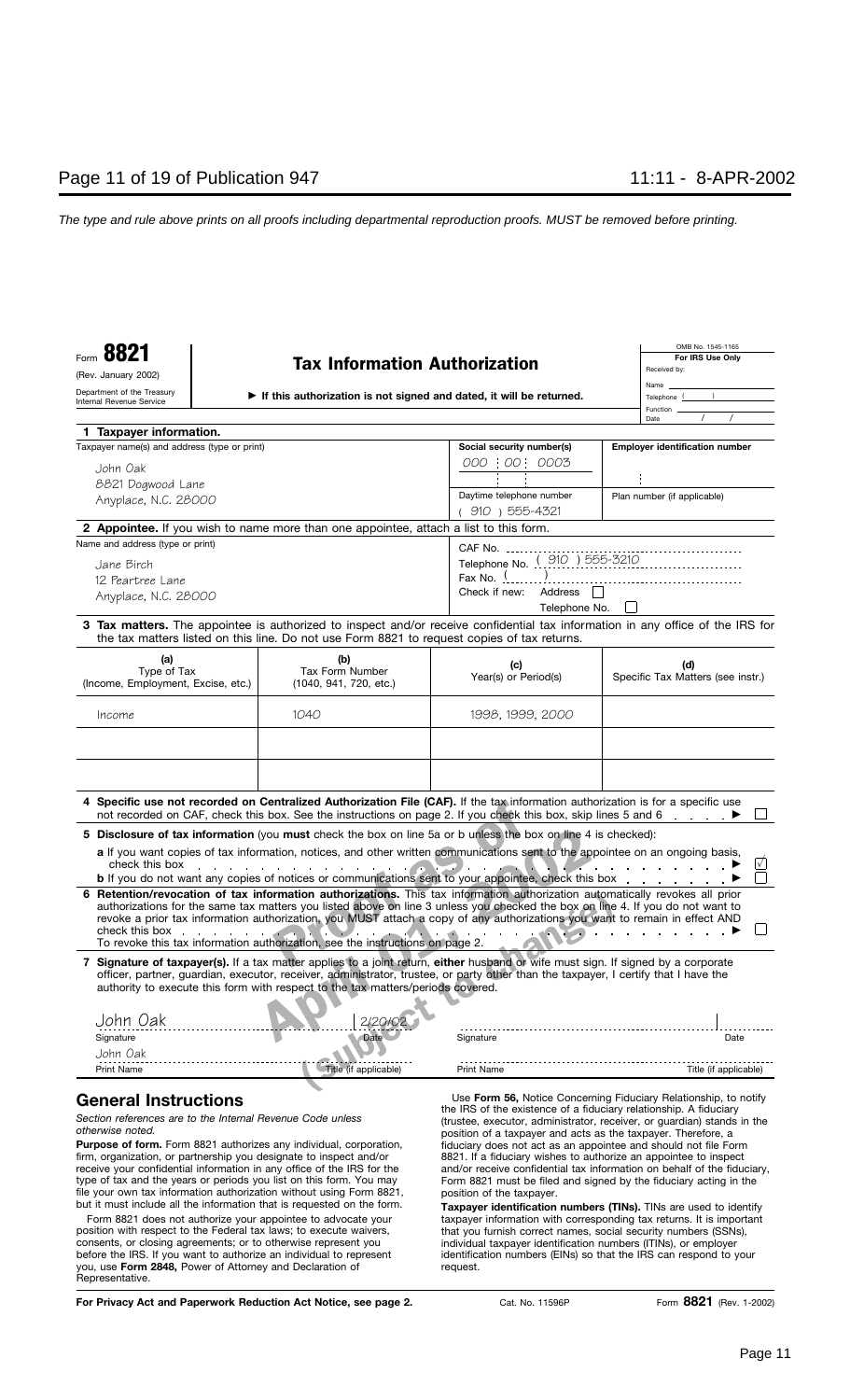3) Send copies of notices and other IRS communica-<br>tions to the person (individual or other entity) desig-<br>nated on the form.<br> $\bullet$  Bind non-notice partners to a settlement agreement<br>under section 6224 of the Internal Reven

**Revocation of tax information authorization(s).** You ners to a settlement agreement under Tax Court no revoke any existing authorization with the IRS by Rule 248. can revoke any existing authorization with the IRS by writing "REVOKE" across the top of the previously executed Form 8821 and signing your name again under the existing signature. You should send this to the office(s) where you originally filed the Form 8821. If you do not h nal. Include the name and address of each appointee • File a request for administrative adjustments on be-<br>whose authority is revoked and sign the letter. half of the partnership under section 6227 of the

Internal Revenue Code. **Note.** The filing of Form 8821 **will not** revoke any Form 2848 that is in effect. **• File a petition for adjustment of partnership items** 

**Third party designee.** You can authorize the IRS to dis-<br>Court, District Court, or Claims Court, under section cuss your return with a friend, family member, or any other 6228 of the Internal Revenue Code.<br>
person you choose. If you check the Yes box in the third

- 1) The IRS to call the designee to answer any ques-<br> **1** The IRS to call the designee to answer any questions that arise during the processing of your return,
- -
	- b) Call the IRS for information about the processing ship, to notify the IRS of the fiduciary relationship. of your return or the status of your refund or
	- preparation will be sent to you, not the designee.

The authorization cannot be revoked. However, it will **Nonwritten consents.** The IRS has been allowed under automatically end no later than the due date (without any a temporary requlation to discuss with a third party des



**Tax matters partner or person (TMP).** If you are a tax tance requested.<br>matters partner or person (TMP) (as defined in section matters partner or person (TMP) (as defined in section **•** The return or return information to be disclosed.<br>6231(a)(7) of the Internal Revenue Code), you are not required to file Form 2848. You are authorized to perform • The identity of the taxpayer and the designee.<br>various acts on behalf of the partnership or subchapter S corporation. This may include the power to delegate au-<br>the temporary regulation is in effect from January 11,<br>thority to represent yourself and to sign documents in that 2001, through January 12, 2004. capacity.

TMP. These acts **cannot** be delegated to another repre- used to designate an individual to represent you. If you sentative. want to name a representative, you should use Form 2848.

- and, under certain circumstances, binding all part-
- 
- 
- with respect to an administrative request in the Tax
- person you choose. If you check the 7cs box in the time<br>party designee area of your 2001 tax return and provide<br>the information required, you are authorizing:<br>fected items) under section 6229 of the Internal Rev-

and **Fiduciary.** If you are a fiduciary (trustee, executor, admin-2) The designee to: istrator, receiver, or guardian) of a taxpayer, you are and istrator and istrator, receiver, or guardian) of a taxpayer, you are not a) Give information that is missing from your return required to file a power of attorney. However, a fiduciary<br>should file Form 56, Notice Concerning Fiduciary Relation-

payments, and **Note.** If you, as a fiduciary, wish to authorize an individc) Respond to certain IRS notices that you have ual to represent or perform certain acts on your behalf, you shown the designee. These notices about math shown the designee. These notices about math errors, offsets (see Refunds, later), and return act on your behalf. The individual must complete Form preparation will be sent to you, not the designee. 2848, Part II, Declaration of Representative.

a temporary regulation to discuss with a third party desig-<br>extensions) for filing your 2002 tax return. This is April 15,<br>2003, for most people.<br>See your form instructions for more information.<br>See your form instructions If you want to allow the paid preparer who signed accompanying you to a meeting, interview, or participating your return to discuss it with the IRS, just enter with you, in a telephone conversation with the IRS. Before "Preparer" in the space for the designee's name. any disclosure of information, the IRS must verify the following.

- The date, nature, and extent of information or assis-
- 
- 

The following are examples of acts you can perform as a **Note.** Like Form 8821, a nonwritten consent cannot be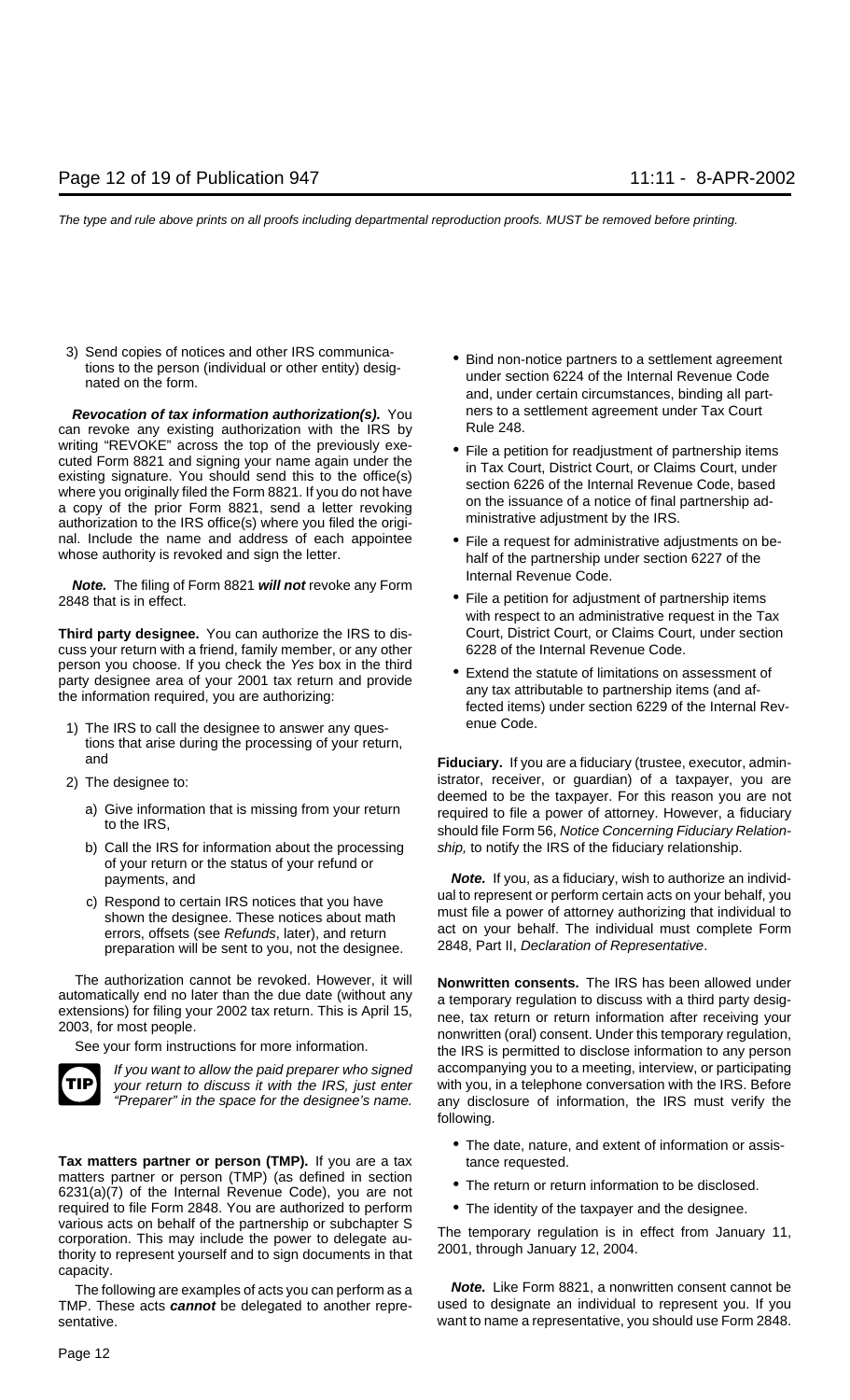The following example illustrates how to complete Form attorney. (See Revoking a power of attorney, earlier, for<br>2848. The completed form is shown on the next pages. The special rules that apply.) 2848. The completed form is shown on the next pages.

**Example.** Stan and Mary Doe have been notified that Line 9—Signature of taxpayer(s). This is a joint authoritheir joint tax return (Form 1040) for 2000 is being ex-<br>amined. They have decided to appoint Jim Smith, an date enrolled agent, to represent them in this matter and any **Part II—Declaration of Representative.** Jim Smith must<br>future matters concerning the return. Jim, who has pre-<br>complete this part of Form 2848. If he does not sign Tuture matters concerning the return. Jim, who has pre-<br>pared returns at the same location for years, already has a<br>Centralized Authorization File (CAF) number assigned to him. Stan and Mary do not want Jim to sign any agreements, pay additional taxes, or receive any refund checks. **What Happens to the Power of** They want copies of all notices and written communica-<br>They want copies of all notices and written communica-<br>**Attorney When Filed?** They want copies of all notices and written communications sent to Jim. This is the first time Stan and Mary have given power of attorney to anyone. They should complete A power of attorney will be recognized after it is received,

current address of their chosen representative, Jim Smith. They also enter Mr. Smith's CAF number, his telephone number, and his fax number. Mr. Smith's address and **Processing and Handling** telephone number have not changed since the IRS issued

Line 3—Tax matters. They enter "income" for the type of ment. tax, "1040" for the form number, and "2000" for the tax **Incomplete document.** If the power of attorney docu-<br>ment is incomplete, the IRS will attempt to secure the

Line 4—Specific use not recorded on Centralized Au-<br>
thorization File (CAF), Stan and Mary make no entry on your representative. For example, if your signature or sig**thorization File (CAF).** Stan and Mary make no entry on this line because they do not want to restrict the use for nature date is missing, the IRS will contact you. If informa-<br>their power of attorney to a specific use that is not recorded tion concerning your representative is their power of attorney to a specific use that is not recorded on the CAF. See Preparation of Form — Helpful Hints, information sufficient to make a contact (such as an ad-

**Line 5—Acts authorized.** Stan and Mary want to sign<br>any agreement that reflects changes to their 2000 income<br>tax liability, so they restrict the acts Mr. Smith is authorized<br>to perform by writing "taxpayers must sign any

**Line 7—Notices and communications.** Stan and Mary the CAF system enables the IRS to automatically direct make no entry on line 7 because they want the original copies of mailings to authorized representatives and to notices and communications sent to them, and the copies instantly recognize the scope of authority granted.

**Line 8—Retention/revocation of prior power(s) of at-** powers of attorney are not processed on the CAF system **torney.** Stan and Mary are filing their first power of attor- (see Preparation of Form — Helpful Hints, earlier). For ney, so they make no entry on this line. However, if they example, a power of attorney that is a one-time or had filed prior powers of attorney, the filing of this current specific-issue grant of authority is not processed on the power would automatically revoke any earlier ones for the CAF system. These documents remain with the related same tax matter(s). Therefore, to retain an earlier power of case files. In this situation, you should check the box on attorney, they would need to have checked the box on line line 4 of Form 2848. If it is checked, the representative 8 and attached a copy of the prior power of attorney that should bring a copy of the power of attorney to each they wanted to maintain. The same of the IRS. The meeting with the IRS.

**How Do I Fill Out Form 2848?** If Stan and Mary decide later that they can handle the examination on their own, they can revoke the power of

one Form 2848 as follows.<br>
reviewed, and determined by the IRS to contain the re-<br>
quired information. However, until a power of attorney is Line 1—Taxpayer information. They enter their names,<br>street address, and social security numbers in the spaces<br>provided.<br>provided.<br>represent you. Therefore, during this interim period, IRS Line 2—Representative(s). They enter the name and personnel may request that you or your representative current address of their chosen representative lim Smith provide an additional copy.

his CAF number, so Stan and Mary do not check either box How the power of attorney is processed and handled in the second column.

earlier.<br>
arlier. dress and/or a telephone number) is on the document, the<br>
IRS will try to contact your representative.

Line 6—Receipt of refund checks. They make no entry<br>on line 6 because they want any refund checks sent di-<br>rectly to them.<br>the Secause they want any refund checks sent di-<br>rectly to them.<br>the document on the CAF system. Re

sent to Mr. Smith. **Documents not processed on CAF.** Specific-use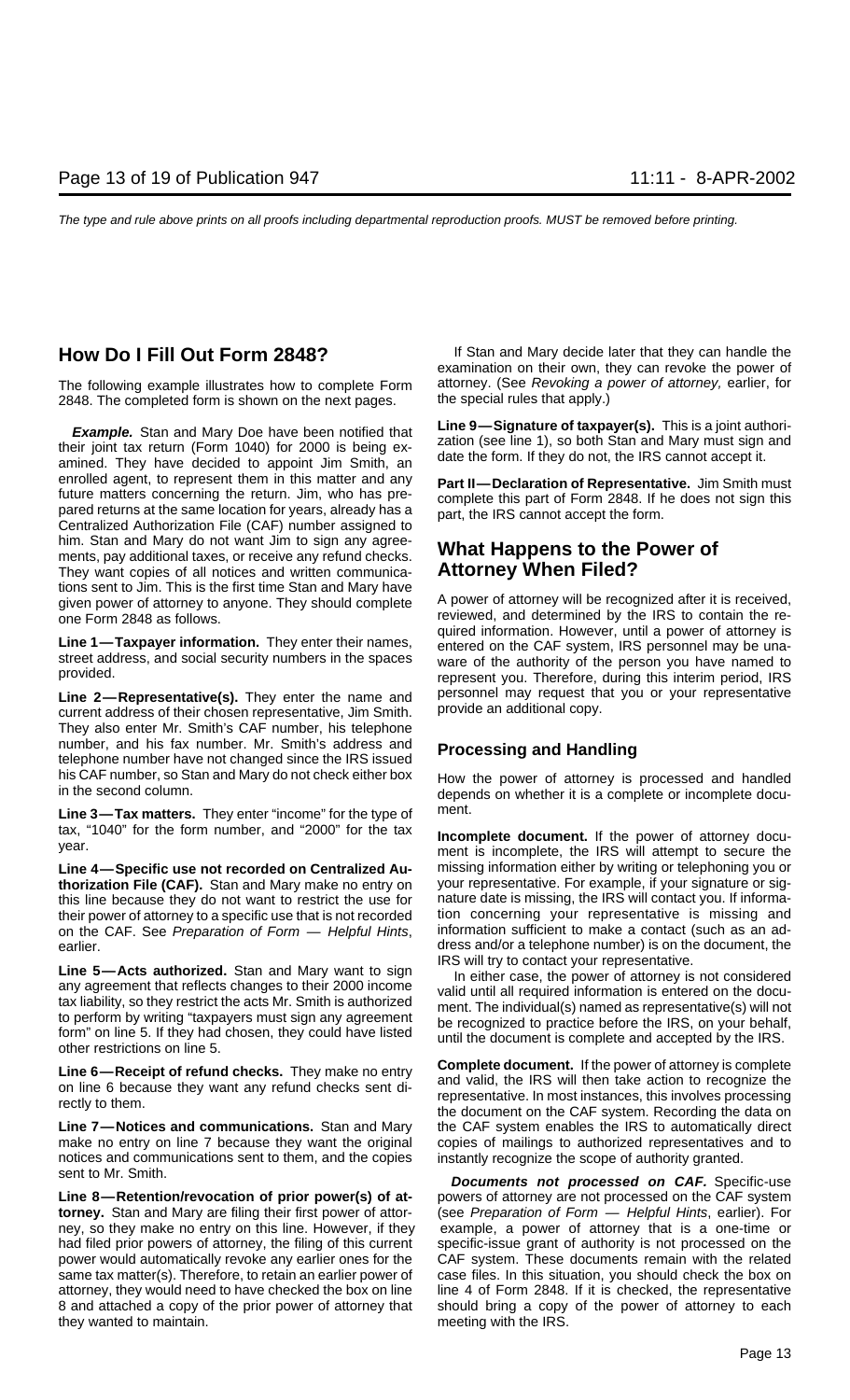### **Power of Attorney Demand Account 1545-0150** (Rev. January 2002) **and Declaration of Representative**

**For IRS Use Only**

| Department of the Treasury                                                  |  |                                                                                          | Received by:                   |
|-----------------------------------------------------------------------------|--|------------------------------------------------------------------------------------------|--------------------------------|
| $\triangleright$ See the separate instructions.<br>Internal Revenue Service |  |                                                                                          | Name                           |
| Part I                                                                      |  |                                                                                          | Telephone                      |
| <b>Power of Attorney</b> (Type or print.)                                   |  | Function                                                                                 |                                |
|                                                                             |  | <b>Taxpayer information.</b> Taxpayer(s) must sign and date this form on page 2, line 9. | Date                           |
| Taxpayer name(s) and address                                                |  | Social security number(s)                                                                | <b>Employer identification</b> |
|                                                                             |  | 000 : 00 : 0001                                                                          | number                         |
| Stan and Mary Doe                                                           |  |                                                                                          |                                |
| 1040 Any Street                                                             |  | 000 : 00 : 0002                                                                          |                                |
| Anytown, Virginia 22000                                                     |  | Daytime telephone number                                                                 | Plan number (if applicable)    |
|                                                                             |  |                                                                                          |                                |

hereby appoint(s) the following representative(s) as attorney(s)-in-fact:

### **2 Representative(s)** must sign and date this form on page 2, Part II.

| Name and address<br>Jim Smith<br>1065 Any Street | CAF No. 6800-06530R<br>555-4321<br>Telephone No. 703.<br>Fax No. 703 555-5432 |
|--------------------------------------------------|-------------------------------------------------------------------------------|
| Anytown, Virginia 22000                          | Telephone No.<br>Check if new: Address $\Box$                                 |
| Name and address                                 | Telephone No.<br>Check if new: Address                                        |
| Name and address                                 | Telephone No.<br>Check if new: Address                                        |

to represent the taxpayer(s) before the Internal Revenue Service for the following tax matters:

### **3 Tax matters**

| Type of Tax (Income, Employment, Excise, etc.)<br>or Civil Penalty (See the instructions for line 3.) | Tax Form Number<br>(1040, 941, 720, etc.) | Year(s) or<br>Period(s) |
|-------------------------------------------------------------------------------------------------------|-------------------------------------------|-------------------------|
| Income                                                                                                | 1040                                      | 2000                    |
|                                                                                                       |                                           |                         |
|                                                                                                       |                                           |                         |

| 4 Specific use not recorded on Centralized Authorization File (CAF). If the power of attorney is for a specific use not recorded |
|----------------------------------------------------------------------------------------------------------------------------------|
| on CAF, check this box. See the instructions for Line 4. Specific uses not recorded on CAF.                                      |

**Acts authorized.** The representatives are authorized to receive and inspect confidential tax information and to perform any and all acts that I (we) can perform with respect to the tax matters described on Iine 3, for example, the authority to sign any agreements, consents, or other documents. The authority does not include the power to receive refund checks (see line 6 below), the power to substitute another representative, the authority to execute a request for a tax return, or a consent to disclose tax information unless specifically added below, or the power to sign certain returns. See the instructions for **Line 5. Acts authorized. 5**

Taxpayers must sign any agreement form List any specific additions or deletions to the acts otherwise authorized in this power of attorney:

**Note:** *In general, an unenrolled preparer of tax returns cannot sign any document for a taxpayer. See Revenue Procedure 81-38, printed as Pub. 470, for more information.*

**Note:** *The tax matters partner of a partnership is not permitted to authorize representatives to perform certain acts. See the separate instructions for more information.*

**6 Receipt of refund checks.** If you want to authorize a representative named on Iine 2 to receive, **BUT NOT TO ENDORSE OR CASH**, refund checks, initial here **constantled and list the name of that representative below.** 

Name of representative to receive refund check(s)  $\blacktriangleright$ 

**For Paperwork Reduction and Privacy Act Notice, see the separate instructions.**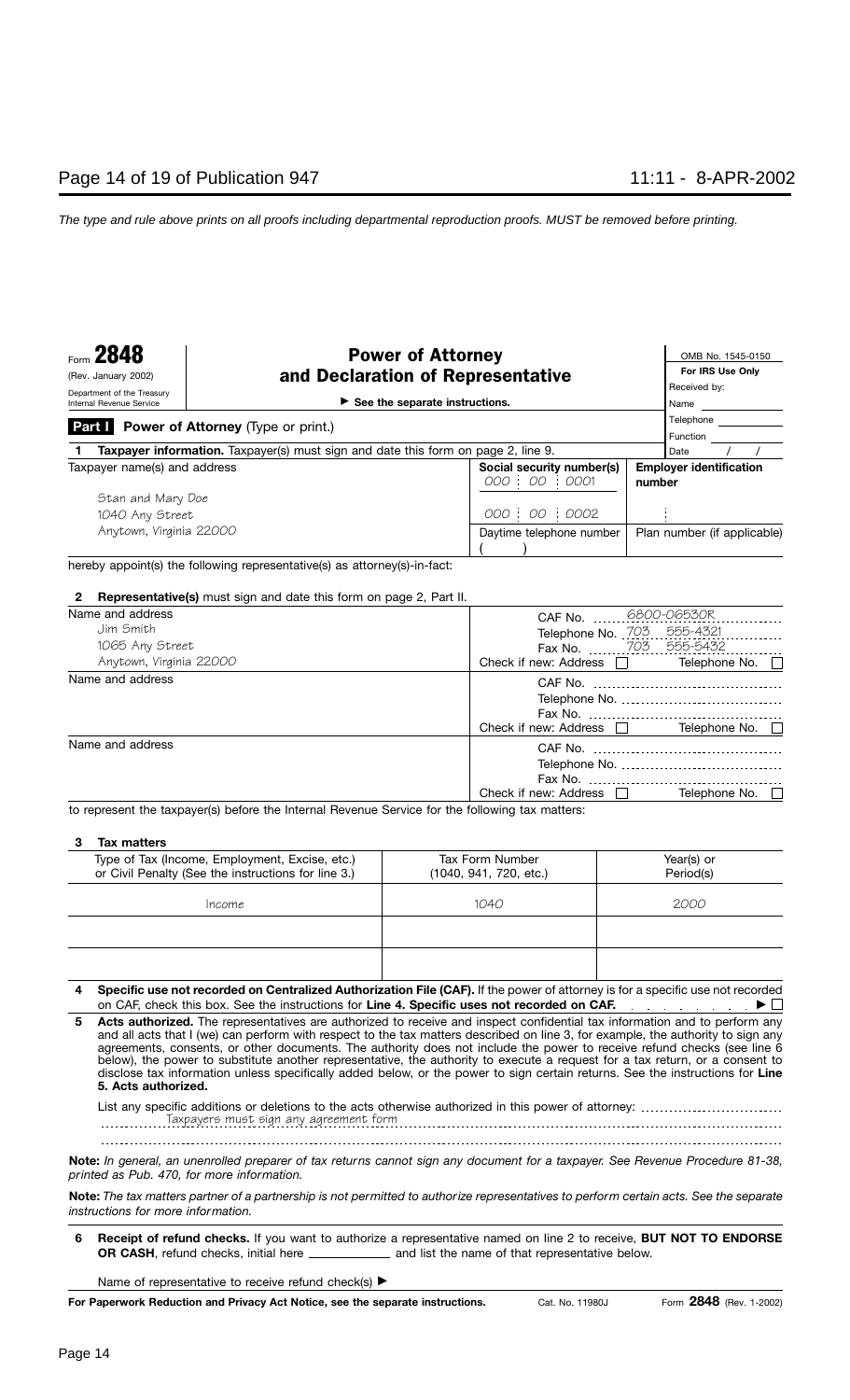|   | <b>Notices and communications.</b> Original notices and other written communications will be sent to you and a copy to the<br>first representative listed on line 2 unless you check one or more of the boxes below.                                                                                                                                                                                                                                                    |
|---|-------------------------------------------------------------------------------------------------------------------------------------------------------------------------------------------------------------------------------------------------------------------------------------------------------------------------------------------------------------------------------------------------------------------------------------------------------------------------|
|   | a If you want the first representative listed on line 2 to receive the original, and yourself a copy, of such notices or<br>$\blacktriangleright$ $\Box$<br>communications, check this box response to the contract of the contract of the contract of the contract of the contract of the contract of the contract of the contract of the contract of the contract of the contract of the                                                                              |
|   | <b>b</b> If you also want the second representative listed to receive a copy of such notices and communications, check this box $\blacktriangleright$ $\Box$                                                                                                                                                                                                                                                                                                            |
|   | c If you do not want any notices or communications sent to your representative(s), check this box $\Box$                                                                                                                                                                                                                                                                                                                                                                |
| 8 | Retention/revocation of prior power(s) of attorney. The filing of this power of attorney automatically revokes all earlier<br>power(s) of attorney on file with the Internal Revenue Service for the same tax matters and years or periods covered by<br>this document. If you <b>do not</b> want to revoke a prior power of attorney, check here $\ldots$ , $\ldots$ , $\blacksquare$<br>YOU MUST ATTACH A COPY OF ANY POWER OF ATTORNEY YOU WANT TO REMAIN IN EFFECT. |
| 9 | <b>Signature of taxpaver(s).</b> If a tax matter concerns a joint return, <b>both</b> husband and wife must sign if joint representation is                                                                                                                                                                                                                                                                                                                             |

**Signature of taxpayer(s).** If a tax matter concerns a joint return, **both** husband and wife must sign if joint representation is requested, otherwise, see the instructions. If signed by a corporate officer, partner, guardian, tax matters partner, executor, receiver, administrator, or trustee on behalf of the taxpayer, I certify that I have the authority to execute this form on behalf of the taxpayer. **9**

### - **IF NOT SIGNED AND DATED, THIS POWER OF ATTORNEY WILL BE RETURNED.**

| Date    | Title (if applicable) |
|---------|-----------------------|
|         |                       |
|         |                       |
| 2/21/02 |                       |
|         |                       |
|         |                       |
| Date    | Title (if applicable) |
| 2/21/02 |                       |
|         |                       |

### **Declaration of Representative Part II**

**Caution:** *Students with a special order to represent taxpayers in Qualified Low Income Taxpayer Clinics or the Student Tax Clinic Program, see the separate instructions for Part II.*

Under penalties of perjury, I declare that:

- I am not currently under suspension or disbarment from practice before the Internal Revenue Service;
- I am aware of regulations contained in Treasury Department Circular No. 230 (31 CFR, Part 10), as amended, concerning the practice of attorneys, certified public accountants, enrolled agents, enrolled actuaries, and others;
- I am authorized to represent the taxpayer(s) identified in Part I for the tax matter(s) specified there; and
- I am one of the following:
	- **a** Attorney—a member in good standing of the bar of the highest court of the jurisdiction shown below.
	- **b** Certified Public Accountant—duly qualified to practice as a certified public accountant in the jurisdiction shown below.
	- **c** Enrolled Agent—enrolled as an agent under the requirements of Treasury Department Circular No. 230.
	- **d** Officer—a bona fide officer of the taxpayer's organization.
	- **e** Full-Time Employee—a full-time employee of the taxpayer.
	- **f** Family Member—a member of the taxpayer's immediate family (i.e., spouse, parent, child, brother, or sister).
	- Enrolled Actuary—enrolled as an actuary by the Joint Board for the Enrollment of Actuaries under 29 U.S.C. 1242 (the **g** authority to practice before the Service is limited by section 10.3(d)(1) of Treasury Department Circular No. 230).
	- **h** Unenrolled Return Preparer—an unenrolled return preparer under section 10.7(c)(1)(viii) of Treasury Department Circular No. 230.

### - **IF THIS DECLARATION OF REPRESENTATIVE IS NOT SIGNED AND DATED, THE POWER OF ATTORNEY WILL BE RETURNED.**

| Designation-Insert<br>above letter (a-h) | Jurisdiction (state) or<br>Enrollment Card No. | Signature | Date    |
|------------------------------------------|------------------------------------------------|-----------|---------|
| C                                        | 90-99999                                       | Jim Smith | 2/21/02 |
|                                          |                                                |           |         |
|                                          |                                                |           |         |

Form **2848** (Rev. 1-2002)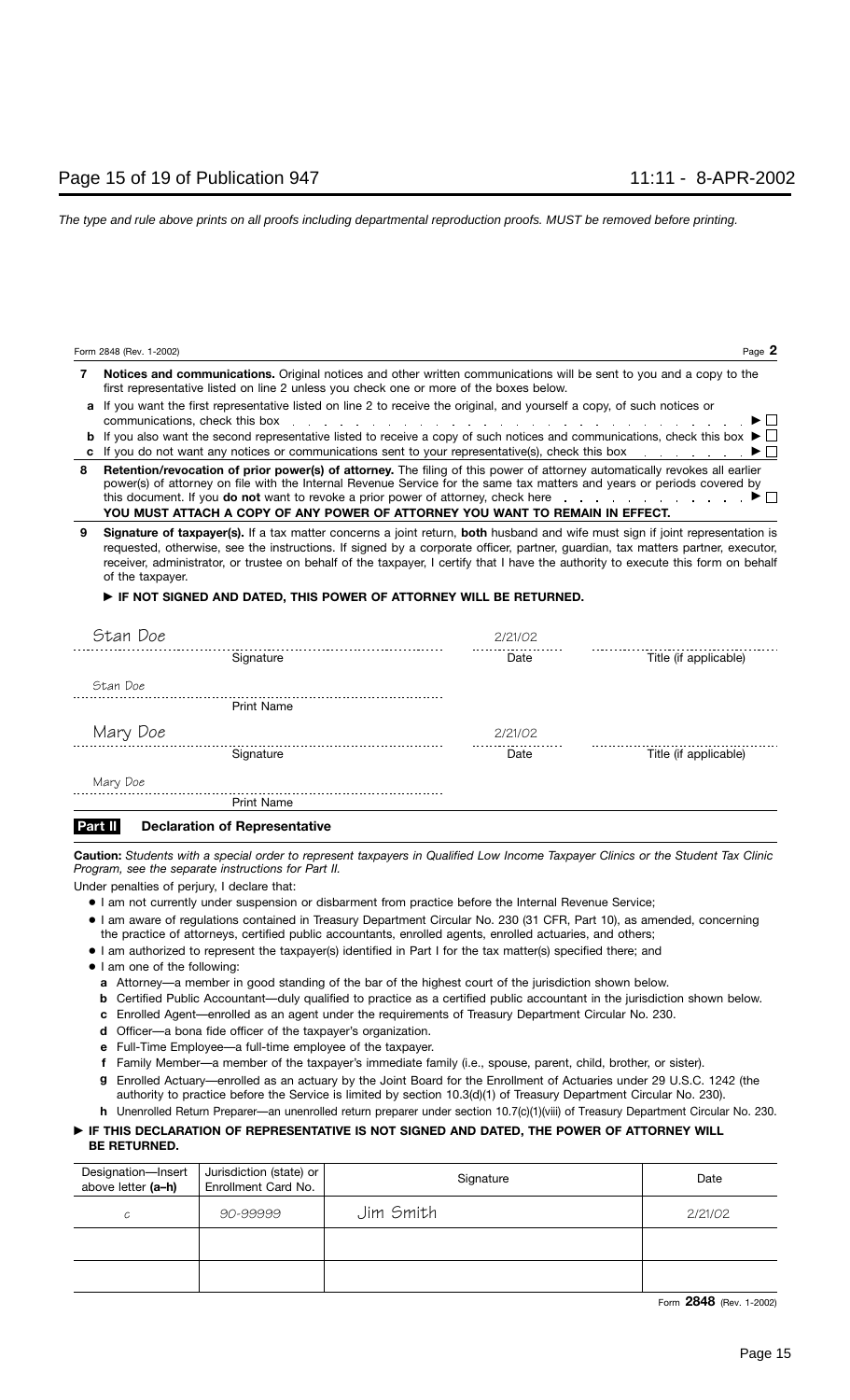After a valid power of attorney is filed, the IRS will recognize your representative. However, if it appears the repre- **Free tax services.** To find out what services are availsentative is responsible for unreasonably delaying or able, get Publication 910, Guide to Free Tax Services. It hindering the prompt disposition of an IRS matter by failing contains a list of free tax publications and an index of tax to furnish, after repeated requests, nonprivileged informa-<br>tion, the IRS can contact you directly. For example, in most<br>including tax education and assistance programs and a list tion, the IRS can contact you directly. For example, in most instances in which a power of attorney is recognized, the of TeleTax topics. IRS will contact the representative to set up appointments<br>and to provide lists of required items. However, if the<br>representative is unavailable, does not respond to re-<br>peated requests, and does not provide required items (other than items considered "**privileged**"), the IRS can<br>bypass your representative and contact you directly. • Find answers to questions you may have.

If a representative engages in conduct described above,<br>the matter can be referred to the Director of Practice for<br>consideration of possible disciplinary action.<br>and publications by topic or keyword.

**Notices and other correspondence.** If you have a rec-<br>ognized representative, you and the representative will<br>receive required notices and other correspondence from<br>the IRS (either the original or a copy), unless you chec the IRS (either the original or a copy), unless you checked • View Interibox (c) on line 7 of Form 2848 or placed a similar restriction few years. on your authorization of a representative (power of attor-<br>
ney). If the power of attorney is processed on the CAF<br>
system, the IRS will send your representative(s) a dupli-<br>
CRECEIVE our electronic newsletters on hot tax system, the IRS will send your representative(s) a dupli-  $\bullet$  Receive our cate of all computer-generated correspondence that is and news. cate of all computer-generated correspondence that is sent to you. (This includes notices and letters produced • Get information on starting and operating a small either at the Martinsburg Computing Center, or other IRS centers.) The IRS employee handling the case is responsible for ensuring that the original and any requested copies<br>of each manually-generated correspondence are sent to<br>you and your representative(s) in accordance with your<br>you and your representative(s) in accordance with you authorization. **TaxFax Service.** Using the phone attached to

You can get help with unresolved tax issues, order free you request will be faxed to you. publications and forms, ask tax questions, and get more For help with transmission problems, call the FedWorld information from the IRS in several ways. By selecting the Help Desk at **703–487–4608.** method that is best for you, you will have quick and easy access to tax help.

**Contacting your Taxpayer Advocate.** If you have at-<br> **Phone.** Many services are available by phone. tempted to deal with an IRS problem unsuccessfully, you should contact your Taxpayer Advocate.

The Taxpayer Advocate represents your interests and concerns within the IRS by protecting your rights and • Ordering forms, instructions, and publications. Call resolving problems that have not been fixed through nor- **1–800–829–3676** to order current and prior year mal channels. While Taxpayer Advocates cannot change forms, instructions, and publications. the tax law or make a technical tax decision, they can clear<br>up problems that resulted from previous contacts and<br>ensure that your case is given a complete and impartial questions at  $1-800-829-1040$ . review. • TTY/TDD equipment. If you have access to TTY/

- questions or to order forms and publications. Call the Taxpayer Advocate at **1–877–777–4778.**
- 
- Call, write, or fax the Taxpayer Advocate office in
- 

**Dealing With the Representative** For more information, see Publication 1546, The Taxpayer Advocate Service of the IRS.



- 
- 
- 
- 
- 
- 
- 



your fax machine, you can receive forms and **instructions by calling 703–368–9694.** Follow **How To Get Tax Help herefore the directions from the prompts.** When you order forms, enter the catalog number for the form you need. The items



- 
- 
- To contact your Taxpayer Advocate: TDD equipment, call **1–800–829–4059** to ask tax
- TeleTax topics. Call **1–800–829–4477** to listen to Call the IRS at **1–800–829–1040.** pre-recorded messages covering various tax topics.

your area. **Evaluating the quality of our telephone services.** To • Call **1–800–829–4059** if you are a TTY/TDD user. ensure that IRS representatives give accurate, courteous,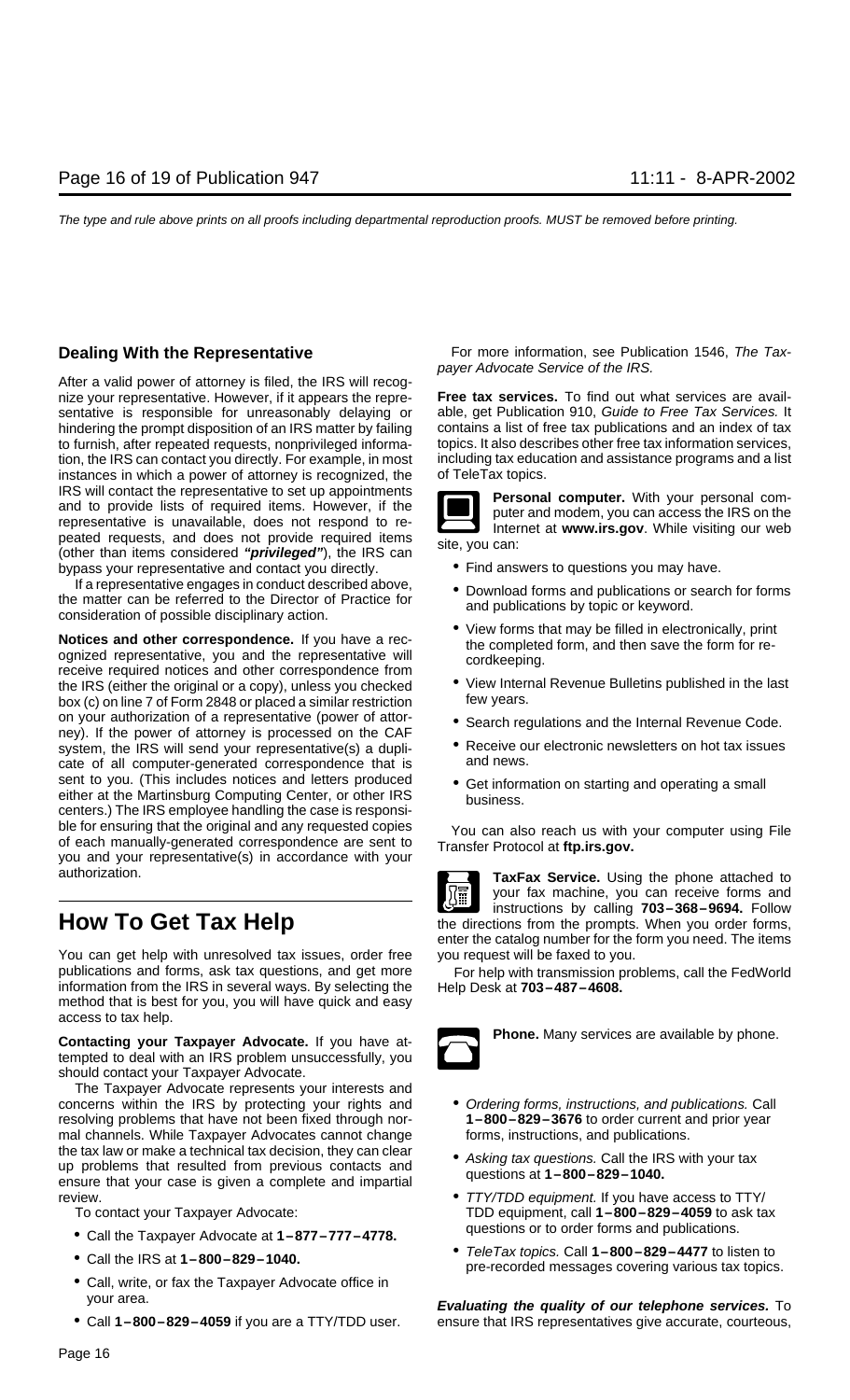and professional answers, we evaluate the quality of our **• Central part of U.S.:**<br>telephone services in several ways.<br>Central Area Distribution Center telephone services in several ways.

- A second IRS representative sometimes monitors F.O. Box 8903<br>live telephone calls. That person only evaluates the Bloomington, IL 61702–8903 IRS assistor and does not keep a record of any **• Eastern part of U.S. and foreign addresses:**<br> **Eastern Area Distribution Center**<br> **Eastern Area Distribution Center** taxpayer's name or tax identification number.
- We sometimes record telephone calls to evaluate P.O. Box 85074<br>IRS assistors objectively. We hold these recordings Richmond, VA 23261–5074 no longer than one week and use them only to mea-
- year, we will be surveying our customers for their opinions on our service.



**Walk-in.** You can walk in to many post offices, <br>libraries, and IRS offices to pick up certain forms, and presidental fame that may be filled in instructions, and no offices to pick up certain forms,<br>instructions, and publications. Some IRS offices,<br>gibraries, grocery stores, copy centers, city and county<br>governments, credit unions, and office supply stores have<br>gi

an extensive collection of products available to print from a • Internal Revenue Bulletins. CD-ROM or photocopy from reproducible proofs. Also, some IRS offices and libraries have the Internal Revenue The CD-ROM can be purchased from National Techni-Code, regulations, Internal Revenue Bulletins, and Cumu- cal Information Service (NTIS) by calling lative Bulletins available for research purposes. **1–877–233–6767** or on the Internet at **www.irs.gov.** The



• **Western part of U.S.:** Western Area Distribution Center Rancho Cordova, CA 95743–0001

- 
- 



sure the quality of assistance.<br>Me value our customers' opinions. Throughout this **CON** Federal Tax Products on CD-ROM, and obtain: • We value our customers' opinions. Throughout this Federal Tax Products on CD-ROM, and obtain:

- Current tax forms, instructions, and publications.
- 
- 
- 

first release is available in mid-December and the final release is available in late January.

**Mail.** You can send your order for forms, instruc-<br>IRS Publication 3207, Small Business Resource Guide, Guide, Guide, and Sen tions, and publications to the Distribution Center is an interactive CD-ROM that contains information impornearest to you and receive a response within 10 tant to small businesses. It is available in mid-February. workdays after your request is received. Find the address You can get a free copy by calling **1–800–829–3676** or that applies to your part of the country. visiting the IRS web site at **www.irs.gov.**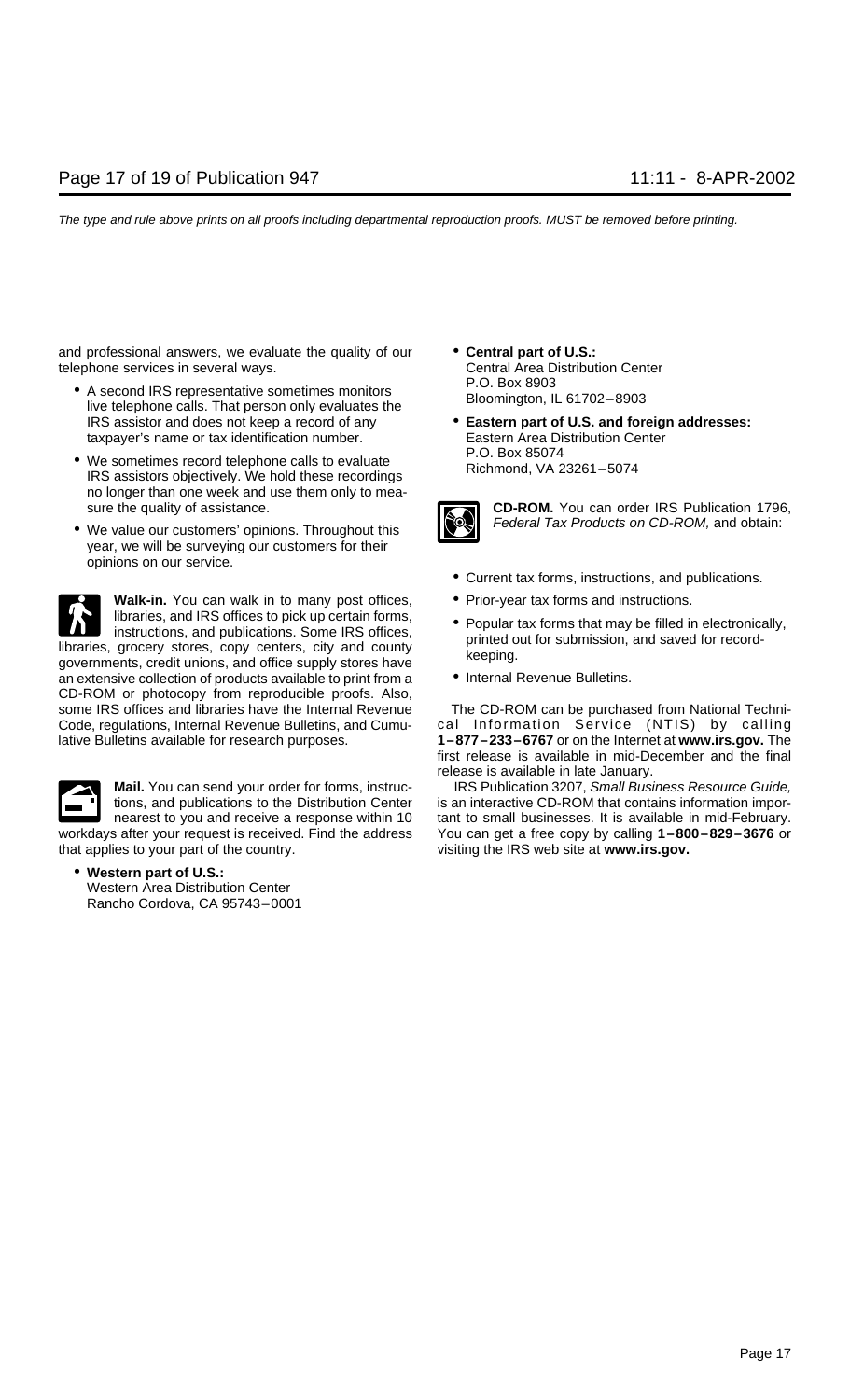## **Glossary**

the meanings of the terms as used in of the Internal Revenue Service. United States, including the District of this publication. The same term used<br>in another publication may have a **Durable power of attorney:** A power<br>slightly different meaning. In the same limit and that will continue in force after of attorney that limits the

ized by a person under a power of attorney to perform certain act(s) or Enrolled agent: Any individual who is Practitioner: Generally an attorney,<br>kind(s) of acts for that person. enrolled under the provisions of Trea- CPA, enrolled agent, or enrolled actu

Centralized Authorization File<br>
(CAF) System: The computer file General power of attorney: A power<br>
system containing information regard-<br>
ing the authority of individuals ap-<br>
pointed under powers of attorney or<br>
acts the persons designated under the tax in- **Government officer or employee:** formation authorization system. This Any officer or employee of a state or access to authorization information. islative, or judicial branch of the gov-

The definitions in this glossary are **Commissioner:** The Commissioner ernment, or in any agency of the

been recorded on the CAF system. and acts as the taxpayer, not as a representative.

the United States in the executive, leg-

**Attorney-in-fact:** An agent author- the incapacitation or incompetency of attorney-in-fact to certain specified ized by a nerson under a nower of the grantor (the taxpayer).

**CAF number:** The Centralized Australized Australized Practice before the IRS. Uther individuals may qualify to<br>thorization File number issued by IRS practice before the IRS. Other individuals may qualify to<br>to each repres

**Recognized representative:** An indi-<br>vidual who is recognized to practice